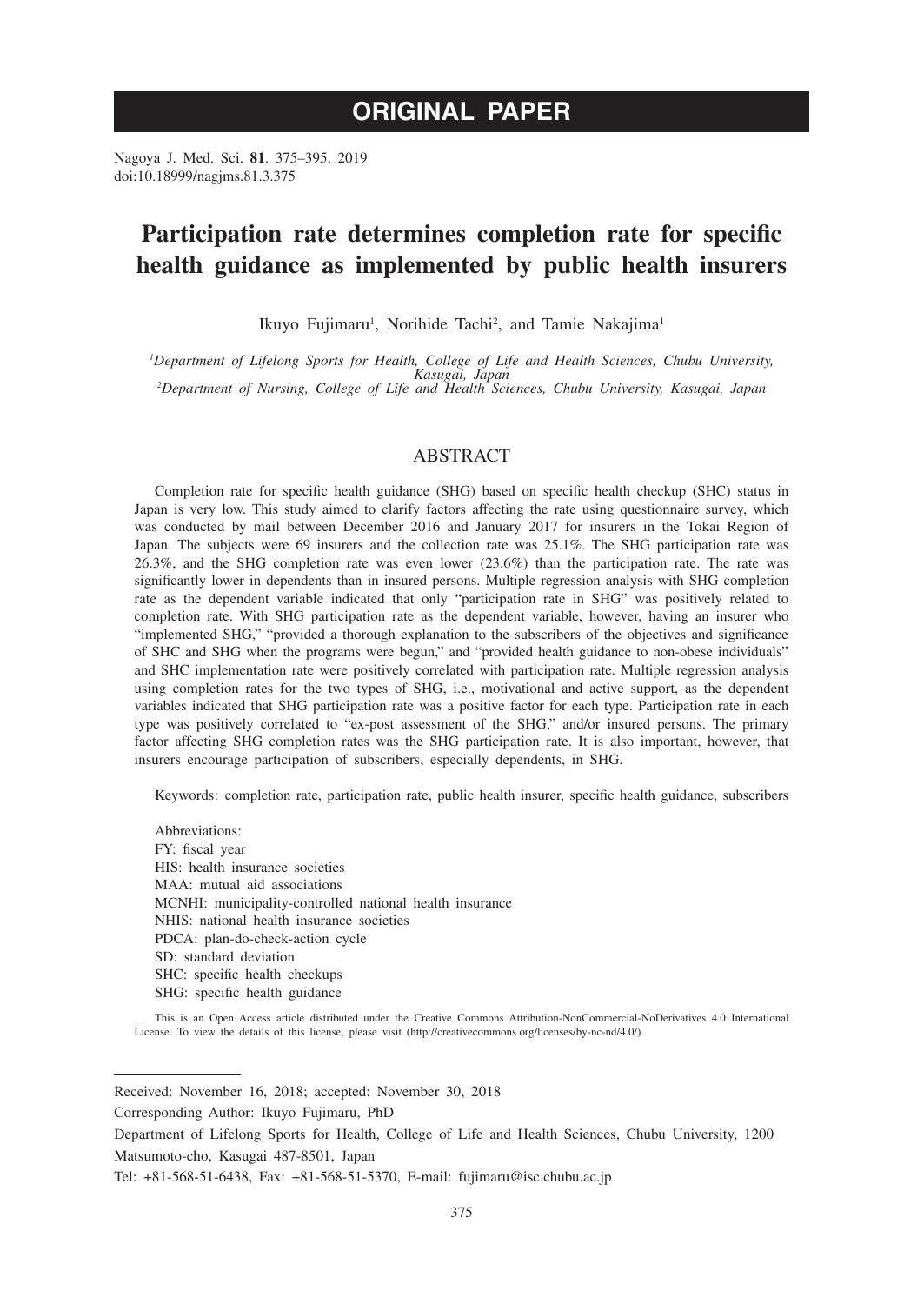### INTRODUCTION

The specific health checkups (SHC, tokute-kenkoshinsa) and specific health guidance (SHG, tokutei-hokenshido) that became obligatory for public health insurers (insurers) in Japan as of fiscal year (FY) 2008 are an important part of lifestyle-related disease prevention with an emphasis on primary prevention measures.<sup>1</sup> Individuals aged between 40 and 74 who are insured by Japanese public health insurers are eligible for these programs. In FY2015 the national average SHC participation rate (percentage of individuals who received SHC) of all subscribers was 50.1%, which did not reach the reference value of 70% that had been established by the national government.<sup>2,3</sup> The national average SHG completion rate (equivalent to the "implementation rate for SHG of national government" as defined by the Ministry of Health, Labour and Welfare) was 17.5%. Although the SHG completion rate has shown a gradual increase over time, it still falls far short of the reference value of 45%.<sup>3</sup> There are two types of SHG, namely, motivational support and active support;1 the completion rate for the former was 21.4% while that for the latter was 13.9%, indicating that active support has a lower completion rate.2 Medical insurance subscribers (subscribers) are broadly divided into two groups: insured persons and their dependents. The completion rate among the former was  $18.1\%$  while that among the latter was 6.5%, indicating that the completion rate was lower among dependents.<sup>2</sup>

The objective of SHG is the improvement of the health-related habits of individuals who are at risk of lifestyle-related diseases, especially cardiovascular diseases. To specifically identify individuals who would benefit from this program, subscribers are screened through SHC, which include inspection items designed to detect signs of metabolic syndrome. First, obese individuals (except those already undergoing treatment) are identified by their waist circumference (criteria: 85 cm for men, 90 cm for women) or BMI (criteria: 25). Next, based on their blood glucose levels, blood pressure, lipid levels, and smoking status (total: four items), they are further recommended for one of the two SHG courses: SHG with motivational support (dokiduke-shien) and that with active support (sekyokuteki-shien). $<sup>1</sup>$ </sup>

Completely outside this system, "health guidance" is provided to non-obese individuals who are therefore not eligible for SHG but whose high blood glucose levels or hypertension indicates that they are at risk of cardiovascular disease.<sup>1,4</sup>

Multiple studies of previous versions of SHG have reported that they were effective in the prevention of lifestyle-related diseases. Individuals who have undergone SHG have shown improved waist circumference, body weight, and inspection items at their SHC the following year.5-10 In comparison to individuals who did not undergo SHG, individuals who did were more likely to engage in exercise or physical activity and less likely to eat snacks at night or between meals more than three times a week.<sup>5</sup> Other benefits included reduction of medical costs. For example, those who underwent SHG were able to delay the start of new treatment with drugs,<sup>7</sup> and the medical costs associated with lifestyle-related diseases were found to have decreased.<sup>11,12</sup> However, some studies have expressed doubt regarding their effectiveness, claiming, for example, that they were unrelated to the need for drug treatments associated with metabolic syndrome or outpatient medical costs<sup>13</sup> and that the improvements in inspection items were not maintained.<sup>14</sup>

Insurers are making efforts to improve completion rates. Initial SHG interviews are conducted as either individual or group interviews,<sup>4</sup> Okamura et al reported that initial interviews for SHG provided by municipality-controlled national health insurers (MCNHI) led to increases in the completion rate when the interviews were conducted as individual interviews on a strictly appointment-only basis.<sup>15</sup> The completion rate is still lower compared to that of reference value.<sup>3</sup> Thus, there is a need to survey both insurers and subscribers to identify the reasons for failure to complete SHG.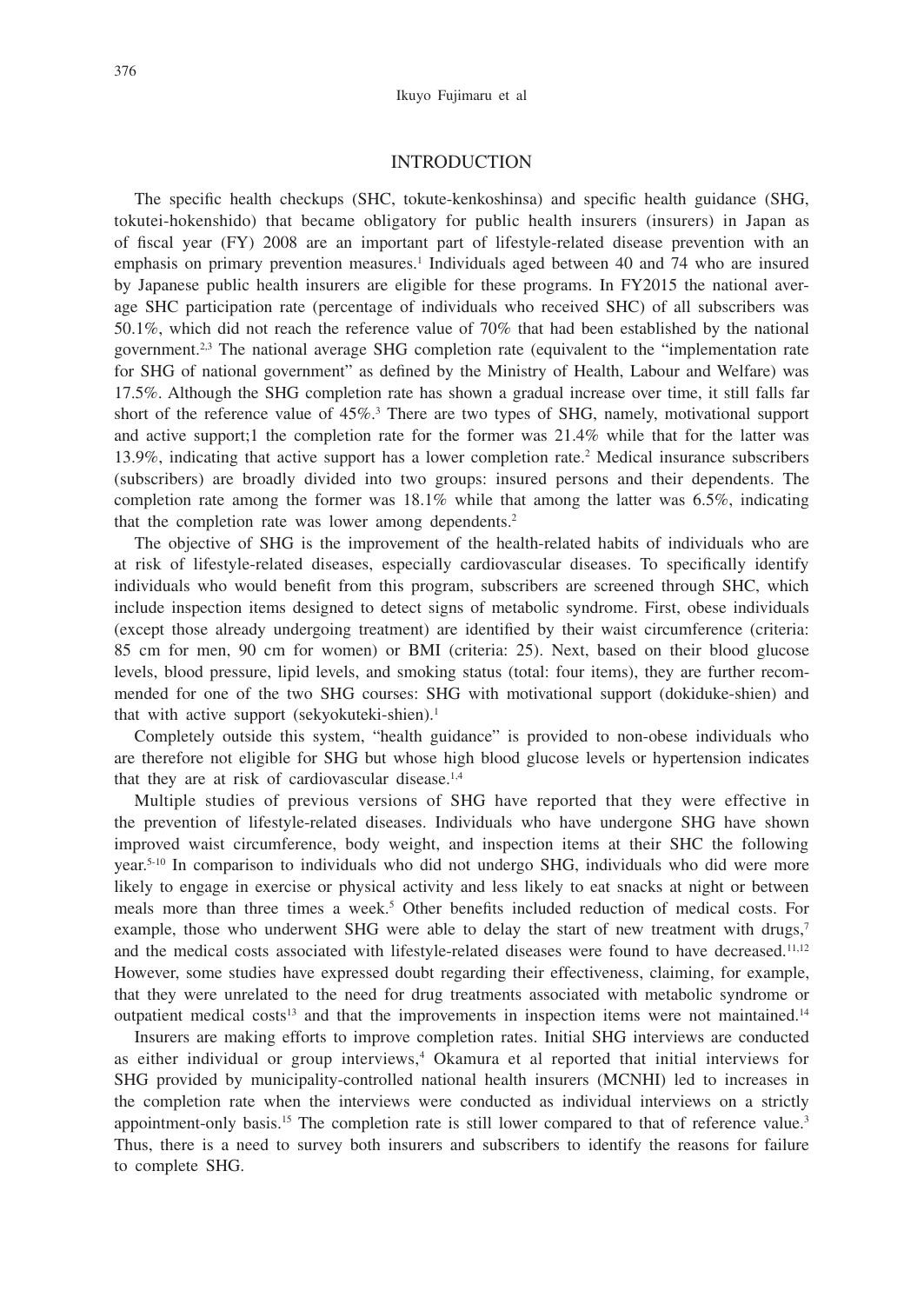Therefore, we first conducted a survey of insurers. Specifically, we conducted a cross-sectional survey of all insurers located in three prefectures within the Tokai region of Japan (Aichi, Gifu, and Mie Prefectures) to gather information about SHG implementation and to elucidate the factors related to completion rates.

# MATERIALS AND METHODS

# *Subjects*

The survey was conducted after review and approval by the Institutional Review Board of Chubu University (No. 280090). The subjects were insurance organizations listed in the June 2016 edition of the *National Insurers Registry*. 16 They included 260 insurers located in Aichi, Mie, and Gifu Prefectures as well as 31 seaman's insurance organizations, national public service mutual aid associations, and Promotion and Mutual Aid Societies of Japan for Private Schools that were located outside of the three above-mentioned prefectures in the Tokai Region of Japan, for a total of 291 organizations. The survey was an anonymous, self-administered questionnaire. It was conducted on a mail-in basis over a two-month period from December 2016 to January 2017. The surveyed insurers were distributed the questionnaire sheet with a written explanation that their private information would be protected and that there were no conflicts of interest.

#### *Survey contents*

We surveyed the status of SHC and SHG implementation in FY2015. One insurer provided responses for FY2016. The details of the questionnaire are shown below:

## *Basic attributes*

The following basic attributes were assessed through the survey: role of the responder (the person directly in charge of SHC and SHG) within the insurance organization, the type of insurer, number of subscribers of each type (insured persons and dependents), numbers of individuals eligible for SHC and of those who actually received the checkup, target numbers for SHG and those who actually enrolled in and completed the program, numbers of individuals eligible for motivational and active support, and numbers of those who participated and completed each form of SHG.

#### *Survey questions about legal obligation and initiatives for both SHC and SHG*

To elucidate the relationship between the legal obligation of insurers to provide SHC and SHG and the actual completion rates of these programs, we asked all insurers to respond "yes" or "no" to the following four aspects: "Implement SHC and send the results," "Implement SHG," "Evaluate long-term changes related to SHC and SHG," and "Emphasize the importance of SHG."

Next, we asked them to respond "yes" or "no" to the following three questions: "Do you provide a thorough explanation to the subscribers of the objective and significance of SHC and SHG when the program is begun?," "Do you provide awareness-raising explanations to enhance healthy behavior to individuals who are provided only with information post-SHC?," and "Do you implement health guidance for non-obese individuals with risk factors for cardiovascular disease?"

#### *SHG initiatives*

We asked respondents to provide their SHG initiations were asked to respond either "yes" or "no" to the following three questions: "Do you provide repeat SHG to subscribers who are targeted for SHG in multiple years?," "Do you encourage individuals who were recommended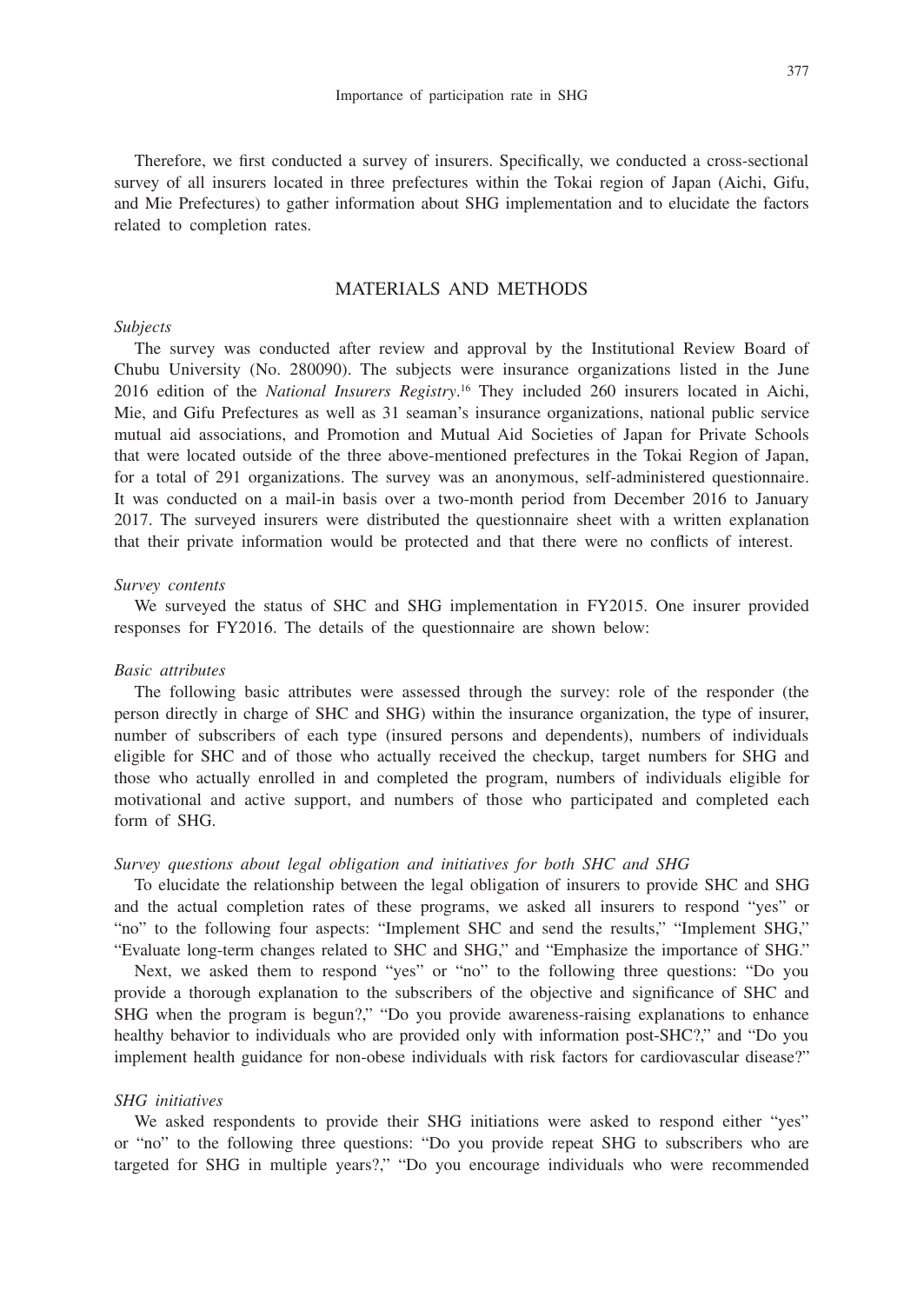for SHG in a previous year but did not enroll in future years?," and "Do you conduct ex-post assessment of SHG?"

### *Analytical methods*

The SHC consultation rates were calculated by dividing the numbers of people who received SHC (examinees) by the numbers of eligible clients. The SHG target rates were calculated by dividing the number of people who were targeted for SHG by the number of SHC examinees. The participation and completion rates (percentage who received and completed SHG, respectively) were calculated by dividing the numbers of people who enrolled in and completed each program by the numbers of SHC examinees or SHG targets, respectively. All figures were converted to square roots, and the Kolmogorov-Smirnov test was applied to examine the normalized distributions. Then comparisons of the differences among three groups were performed using the Tukey test. The paired *t*-test was used to analyze the difference between the participation rate and the completion rate of SHG, and the Student's *t*-test was used to perform comparisons between the two groups.

Single regression analysis was performed among numerical data, i.e., implementation rate for SHC, target rate, and participation and completion rates for SHG. Then, multiple regression analysis was performed with either the completion rate or the participation rate as the dependent variable, and the numerical data, basic attributes and initiatives for which there were significant differences or tendencies associated with the completion rates of the SHG as the independent variables. Similarly, multiple regression analysis was also performed for active and motivational support participation and completion rates as dependent variables and the numerical data, SHG initiatives and subscribers as independent variables. In these analyses, the data set was as follows: the Yes group was 1 and the No group was 0, and dependent group was 1 and insured person group was 0. Statistical analysis was performed, using SPSS Version 23.0 (IBM Corp. Armonk, NY). The criterion of significance was set at  $p < 0.05$ .

#### RESULTS

#### *Types of insurers and the size of their subscribers*

Responses were received from 73 of the insurers (survey response rate: 25.1%). Of these, four were excluded because they did not indicate the number of clients who had completed SHG. The remaining 69 insurers comprised the analytical population (analytical response rate: 94.5%) (Table 1). Of these, the largest proportion was municipality-controller national health insurance (MCNHI) with 47 insurers (68.2%), followed by health insurance societies (HIS) with 15 insurers (21.7%), national service mutual aid associations and local public service mutual aid associations (MAA) with four insurers (5.8%), and national HIS (NHIS) with three insurers (4.3%).

#### *SHC consultation rate among all insurers*

Collectively, the insurers reported an SHC participation rate of 52.5% (Table 2). Although this did not reach the reference level of 70%, it was approximately the same as the FY2015 national implementation rate of  $50.1\%$ <sup>2,3</sup>. The rate was significantly higher in insured persons  $(56.7%)$  than that in dependents  $(43.3%)$ . The participation rate among MCNHI clients was  $43.2%$ and among HIS and MAA was 79.2% and 72.2%, respectively, indicating slightly lower rate than that of respective FY2015 reference value. Data for the rate among NHIS clients showed 37.7%, indicating that the SHC participation rate was much lower than the reference value. No difference in the rate between insured persons and dependents in NHIS was found; however,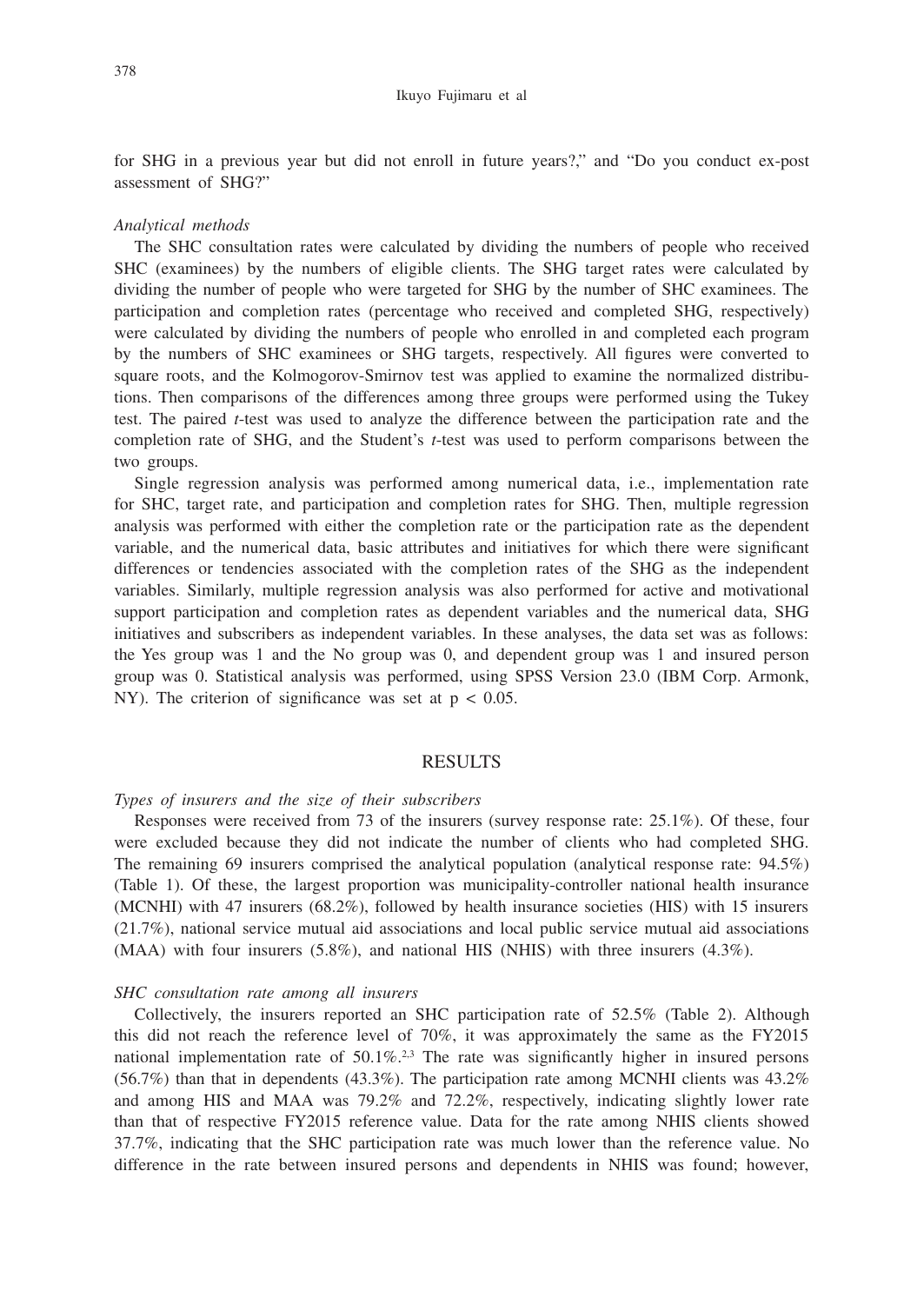|                           |    |        | All subscribers |                          |         |        | No. of insured persons |                          |         |        | No. of dependents |                          |        |
|---------------------------|----|--------|-----------------|--------------------------|---------|--------|------------------------|--------------------------|---------|--------|-------------------|--------------------------|--------|
| Insurer                   | n  | Median | Min.            | $\overline{\phantom{0}}$ | Max.    | Median | Min.                   | -                        | Max.    | Median | Min.              | $\overline{\phantom{0}}$ | Max.   |
| Municipality-controlled   |    |        |                 |                          |         |        |                        |                          |         |        |                   |                          |        |
| NHI (MCNHI) <sup>a</sup>  | 44 | 11,105 | 262             | $\qquad \qquad -$        | 560,560 | 11.105 | 262                    | $\overline{\phantom{0}}$ | 560,560 | ٠      |                   |                          |        |
| National Health Insurance |    |        |                 |                          |         |        |                        |                          |         |        |                   |                          |        |
| Societies (NHIS)          | 3  | 14,907 | 7,543           | $\equiv$                 | 20,400  | 6.848  | 4,977                  | $\equiv$                 | 10.830  | 8,059  | 2,566             | -                        | 9,570  |
| Health Insurance          |    |        |                 |                          |         |        |                        |                          |         |        |                   |                          |        |
| Societies (HIS)           | 15 | 7,513  | 1,118           | $\overline{\phantom{a}}$ | 160,000 | 4.786  | 681                    | -                        | 77,000  | 3,577  | 437               | $\equiv$                 | 83,000 |
| Mutual Aid Associations   |    |        |                 |                          |         |        |                        |                          |         |        |                   |                          |        |
| $(MAA)^b$                 | 4  | 79,044 | 2,265           | $\overline{\phantom{0}}$ | 163,609 | 34,900 | 1,271                  | -                        | 78,054  | 44,144 | 994               | $\overline{\phantom{0}}$ | 85,555 |
| Total                     | 66 | 11,713 | 262             | $\overline{\phantom{0}}$ | 560,560 | 9,315  | 262                    | -                        | 560,560 | 7,232  | 437               | $\overline{\phantom{0}}$ | 85,555 |

**Table 1** Type and number of subscribers for each insurer type

Abbreviations are in parentheses. These data show the subscriber status during FY2015 except for one insurer who submitted data from FY2016.

a Three insurers who did not indicate the numbers of subscribers were excluded.

<sup>b</sup>MAA include both those for national public servants and local public servants.

| Insurer $(n)$     |                |                     | Rate & No. of persons undergoing SHC |                         | Reference       |
|-------------------|----------------|---------------------|--------------------------------------|-------------------------|-----------------|
|                   |                | All subscribers     | Insured persons                      | Dependents              | values $(\%)^a$ |
| All insurers (69) | $\%$           | $52.5 \pm 17.4$     | $56.7 \pm 23.5$                      | $43.3 \pm 11.0^b$       | 70              |
|                   | <b>Numbers</b> | $9,651 \pm 16,467$  | $8,829 \pm 15,227$                   | $2,579 \pm 3,947$       |                 |
|                   |                |                     |                                      |                         |                 |
| MCNHI(47)         | $\%$           | $43.2 \pm 7.7$      | $43.2 \pm 7.7$                       |                         | 60              |
|                   | <b>Numbers</b> | $21,635 \pm 50,928$ | $21,635 \pm 50,928$                  |                         |                 |
|                   |                |                     |                                      |                         |                 |
| NHIS $(3)$        | $\%$           | $37.7 \pm 14.3$     | $41.1 \pm 17.9$                      | $30.5 \pm 8.9$          | 70              |
|                   | <b>Numbers</b> | $7,170 \pm 3,034$   | $4,773 \pm 1,662$                    | $2,396 \pm 1,393$       |                 |
|                   |                |                     |                                      |                         |                 |
| HIS(15)           | $\%$           | $79.2 \pm 3.4$      | $94.2 \pm 2.9$                       | $46.3 \pm 10.1^{\circ}$ | 85,90           |
|                   | <b>Numbers</b> | $13,424 \pm 19,040$ | $89,570 \pm 12,491$                  | $4,468 \pm 6,569$       |                 |
|                   |                |                     |                                      |                         |                 |
| MAA(4)            | $\%$           | $72.2 \pm 9.1$      | $86.5 \pm 9.1$                       | $41.3 \pm 10.5^{\circ}$ | 90              |
|                   | <b>Numbers</b> | $35,978 \pm 37,930$ | $23,377 \pm 24,471$                  | $12,601 \pm 13,493$     |                 |

**Table 2** Status of SHC

"%" indicates consultation rates for SHC and "Numbers" indicates the numbers of individuals who received SHC. Figures are shown as mean ± SD.

Figures in parentheses indicate the number of insurers. Boxes with - indicate "no data."

a Reference values represent completion rates for SHC indicated by the Ministry of Health, Labour and Welfare (FY2013–FY2017).<sup>3</sup>

 $b$ Significant differences were observed between insured persons and dependents ( $p < 0.05$ ).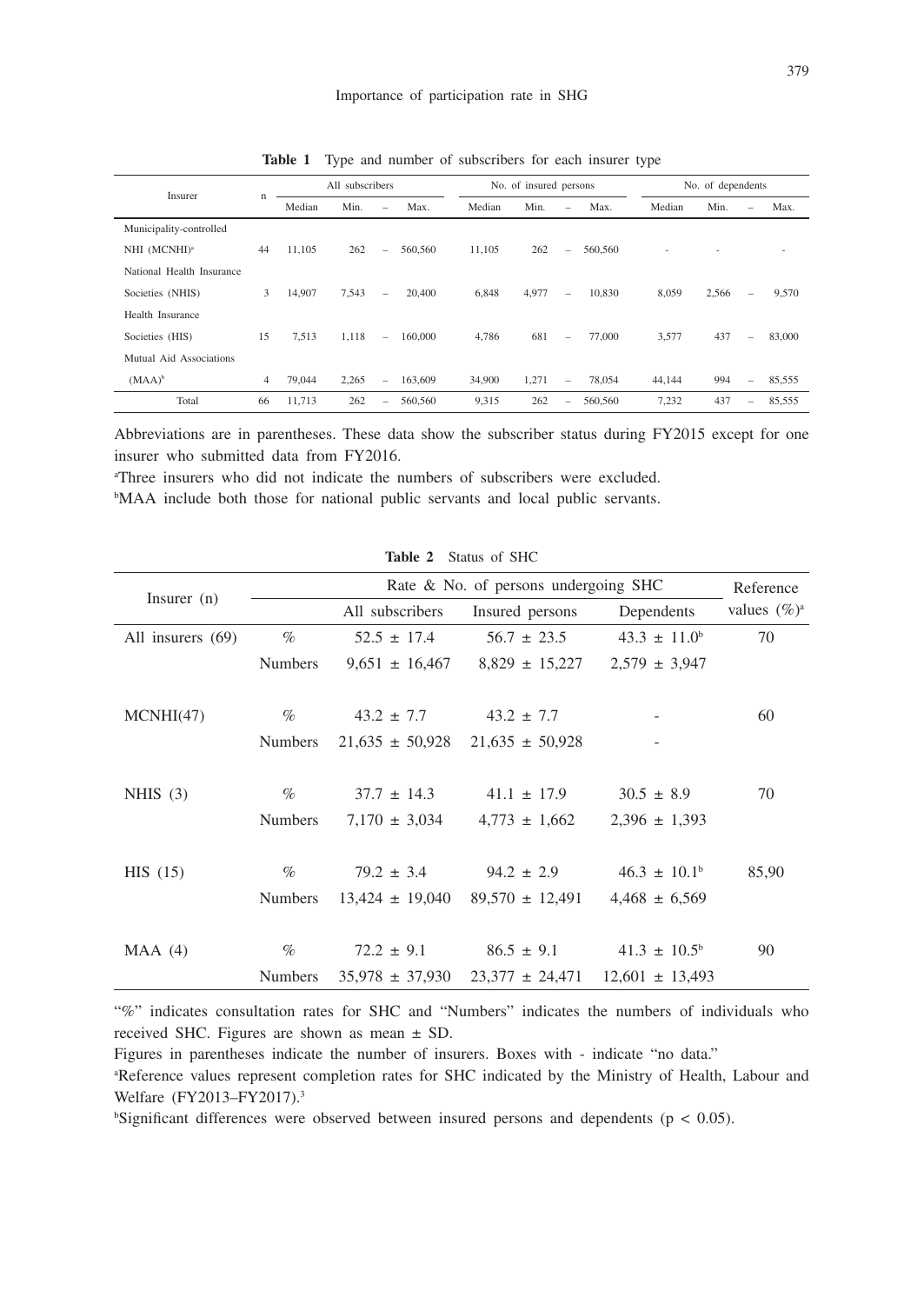it was found for insured persons, indicating an extremely low rate for dependents in HIS and MAA ( $p = 0.010$  and  $p = 0.001$ , respectively).

#### *Changes of SHG target, participation, and completion rates*

The SHG mean target rate of all insurers was 13.0% (Table 3A), which was even lower than the FY2015 national average of  $16.7\%$ .<sup>2</sup> The rate among dependents was 6.7%, which was significantly lower than that for insured persons ( $p < 0.001$ ). Within each insurer, the target rats of all subscribers shown did not reach the respective reference. The target rate of dependents was significantly lower than insured persons in HIS and MAA; however, no difference was noted in NHIS.

Comparison of the three groups of target, participation, and completion rates (figures in upper row of Table 3A) for SHG, within the all-insurer group, indicated that although there were significant differences between the target and participation rates as well as between the target and completion rates ( $p < 0.001$  for both), there was no significant difference between the participation and completion rates. Similarly, significant differences were observed between the target and participation rates as well as between the target and completion rates when MCNHI, NHIS, HIS, and MAA clients were considered separately ( $p < 0.001$  for all). The participation and completion rates were different between subscribers: both the rates were significantly lower in dependents than in insured persons, either in all insurers or in HIS.

The participation rate among SHG targets was 26.3% overall, which was determined to be no more than one-quarter of the targets (Table 3A: figures on the lower row). The mean rate of dependents was significantly lower than that of injured persons. Among insurers, this rate was 26.8% in MCNHI, 29.9% in HIS, and 22.2% in MAA, while it was 5.9% in NHIS, which seemed to be much lower compared to the former three insurers. The rate for dependents in HIS was significantly lower than insured persons, while no difference was observed between both in NHIS and MAA.

The mean completion rate among SHG targets (Table 3A: figures on the lower row) was 23.6% overall, which was significantly lower than the participation one. Although this fell short of the 45% reference value, it was higher than the FY2015 national rate of 17.5%.2 The completion rate among MCNHI clients was 23.8% (national average: 23.6%), which was also significantly lower than participation rates. No significant difference was observed between participation and completion rates in other insurers. Within HIS and all-insurer group, the completion rate was significantly lower in dependents than in insured persons.

Among the targets for motivational and active support among all insured persons who enrolled in SHG, the target rates were 8.2% and 5.4%, respectively, which indicated a significant difference between the program types (Table 3B). Similar results were also observed in MCNHI. Among dependents, however, these rates were 4.4% and 2.2%, respectively, which also indicated a significant difference  $(p < 0.001)$ . Similar phenomenon was also observed in HIS and MAA clients. Within the NHIS group, no difference was observed in support type or in subscriber type.

Comparisons of the target, participation, and completion rates for motivational support and active support in all insures (Table 3B: figures on the upper row) indicated that there were significant differences between the target and participation rates, and between the target and completion rates ( $p < 0.001$  for both). However, no significant differences were found between the participation and completion rates for either type of support in insured person and dependents. Similarly, although there were significant differences between the target and participation rates, and between the target and completion rates, for both motivational support and active support provided by each insurer ( $p < 0.001$  for both), no differences were also found between the participation and completion rates. Difference in the participation and completion rates between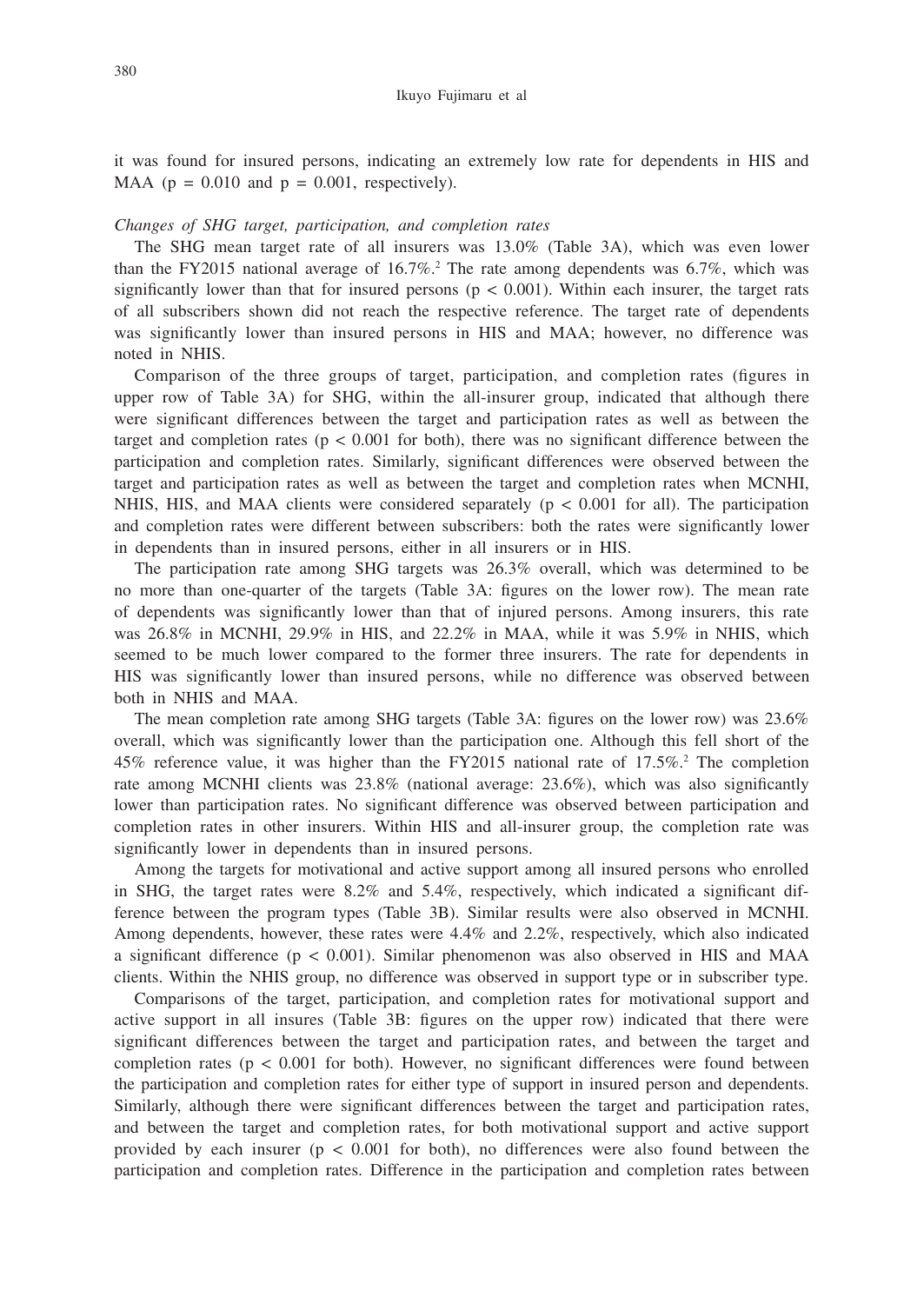| č<br>ă |
|--------|
| į<br>ï |
| í<br>I |
| ť<br>, |
|        |

| $13.8 \pm 5.2$<br>Target rate<br>persons<br>Insured |                               |                                       |                                       |                               |                                    |                                       |                            |                 |
|-----------------------------------------------------|-------------------------------|---------------------------------------|---------------------------------------|-------------------------------|------------------------------------|---------------------------------------|----------------------------|-----------------|
|                                                     |                               |                                       | Participation rate                    |                               |                                    | Completion rate                       |                            | Reference       |
|                                                     | Dependents                    | subscribers<br>$\overline{z}$         | persons<br>Insured                    | Dependents                    | subscribers<br>$\overline{A}$      | persons<br>Insured                    | Dependents                 | values $(\%)^a$ |
|                                                     | $\pm$ 1.7 <sup>d</sup><br>6.7 | 2.5 <sup>b</sup><br>$\ddot{+}$<br>3.3 | 2.8 <sup>b</sup><br>$\ddot{+}$<br>3.5 | $\pm 0.9^{\text{b,d}}$<br>0.9 | $2.4^{\circ}$<br>$\ddot{+}$<br>2.9 | 2.8 <sup>b</sup><br>$\ddot{+}$<br>3.2 | $\pm 0.8^{\rm b,d}$<br>0.8 |                 |
|                                                     |                               | $26.3 \pm 18.9$                       | $26.6 \pm 19.2$                       | $14.1 \pm 13.6^d$             | $23.6 \pm 18.5$ <sup>c</sup>       | $23.9 \pm 18.8$                       | $13.4 \pm 13.5^{c,d}$      | 45              |
| $11.0 \pm 2.0$                                      |                               | $\pm 2.0^{\circ}$<br>2.9              | $2.9 \pm 2.0^{\circ}$                 |                               | $2.5 \pm 1.8^{\circ}$              | $2.5 \pm 1.8^{\circ}$                 |                            |                 |
|                                                     |                               | $26.8 \pm 19.5$                       | $26.8 \pm 19.5$                       |                               | $23.8 \pm 18.9^{\circ}$            | $23.8 \pm 18.9^{\circ}$               |                            | $\degree$       |
| $15.5 \pm 6.6$                                      | $6.5 \pm 2.2$                 | $0.9 \pm 0.8$ <sup>b</sup>            | $1.1 \pm 1.0^{\circ}$                 | $0.5 \pm 0.4^{\circ}$         | $0.9~\pm~0.7^{\rm b}$              | $1.1 \pm 0.9^{\circ}$                 | $0.4 \pm 0.4^{\circ}$      |                 |
|                                                     |                               | $\overline{51}$<br>$5.9 \pm$          | 5.0<br>$+1$<br>5.8                    | $6.5 \pm 6.0$                 | 4.8<br>$+1$<br>5.5                 | 4.8<br>$+1$<br>5.5                    | 5.9<br>$+1$<br>5.7         | 30              |
| $21.0 \pm 3.9$                                      | $6.8 \pm 1.8$ <sup>d</sup>    | $5.0 \pm 3.2^{\circ}$                 | 3.9 <sup>b</sup><br>$6.0 \pm$         | $1.0 \pm 1.0^{6,d}$           | 3.3 <sup>b</sup><br>$4.7 \pm$      | $5.6 \pm 4.1^{\circ}$                 | $1.0 \pm 1.0^{bd}$         |                 |
|                                                     |                               | $29.9 \pm 17.5$                       | $31.0 \pm 18.3$                       | $15.9 \pm 15.8^d$             | $27.6 \pm 18.2$                    | $28.5 \pm 19.1$                       | $15.4 \pm 15.5^d$          | 30,60           |
| $19.2 \pm 4.9$                                      | $6.2 \pm 1.7^{\circ}$         | 2.3 <sup>b</sup><br>$+$<br>3.3        | 2.7 <sup>b</sup><br>$+$<br>3.8        | $0.7 \pm 0.2^{\circ}$         | 2.2 <sup>b</sup><br>$2.9 \pm$      | $\pm 2.5^{\circ}$<br>3.3              | $0.6 \pm 0.3^{\circ}$      |                 |
|                                                     |                               | 17.3<br>$22.2 \pm$                    | $22.7 \pm 18.0$                       | $13.1 \pm 5.9$                | $19.9 \pm 16.9$                    | $20.4 \pm 17.5$                       | $11.7 \pm 7.0$             | $\overline{40}$ |

Continued Continued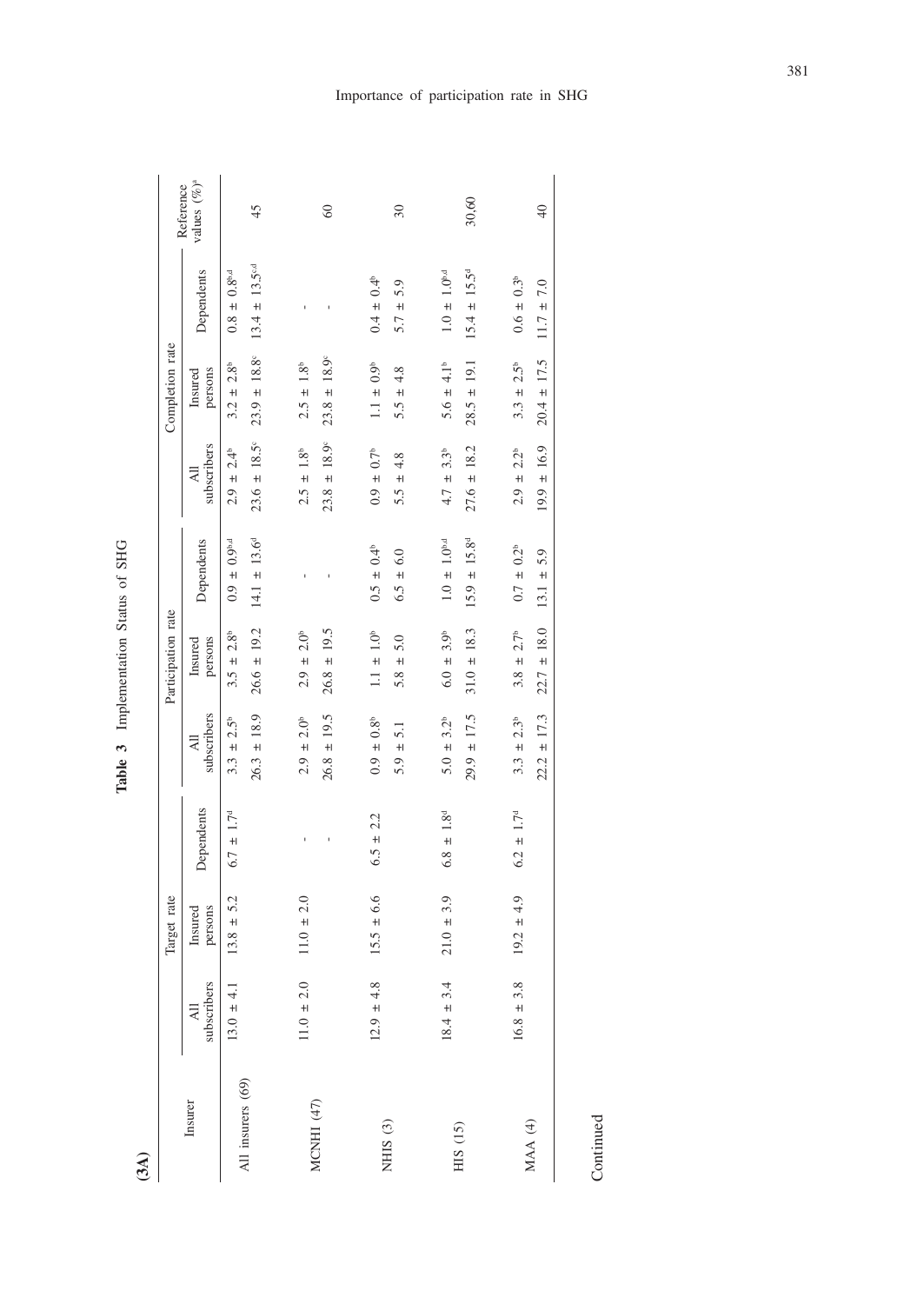| (3B)             |                         |                                                                            |                                                                                                                                                                                                                                                                                                                                                                                                                                                                                                                                                                                                                                                                                                                                                                                                                                                                                                                                                                                                                                                                             |                              |                                                           |                               |                                                      |                         |                               |                                       |                                                            |                                         |
|------------------|-------------------------|----------------------------------------------------------------------------|-----------------------------------------------------------------------------------------------------------------------------------------------------------------------------------------------------------------------------------------------------------------------------------------------------------------------------------------------------------------------------------------------------------------------------------------------------------------------------------------------------------------------------------------------------------------------------------------------------------------------------------------------------------------------------------------------------------------------------------------------------------------------------------------------------------------------------------------------------------------------------------------------------------------------------------------------------------------------------------------------------------------------------------------------------------------------------|------------------------------|-----------------------------------------------------------|-------------------------------|------------------------------------------------------|-------------------------|-------------------------------|---------------------------------------|------------------------------------------------------------|-----------------------------------------|
|                  |                         | <b>Target</b>                                                              | rate                                                                                                                                                                                                                                                                                                                                                                                                                                                                                                                                                                                                                                                                                                                                                                                                                                                                                                                                                                                                                                                                        |                              |                                                           |                               | Participation rate <sup>f</sup>                      |                         |                               |                                       | Completion rate                                            |                                         |
| Insurer          |                         | Insured persons                                                            |                                                                                                                                                                                                                                                                                                                                                                                                                                                                                                                                                                                                                                                                                                                                                                                                                                                                                                                                                                                                                                                                             | Dependents                   | Insured                                                   | persons                       |                                                      | Dependents              | Insured                       | persons                               |                                                            | Dependents                              |
|                  | Motivational<br>support | support<br>Active                                                          | Motivational<br>support                                                                                                                                                                                                                                                                                                                                                                                                                                                                                                                                                                                                                                                                                                                                                                                                                                                                                                                                                                                                                                                     | support<br>Active            | Motivational<br>support                                   | support<br>Active             | Motivational<br>support                              | support<br>Active       | Motivational<br>support       | support<br>Active                     | Motivational<br>support                                    | support<br>Active                       |
| 习                | $8.2 \pm 1.8$           | $5.4 \pm 4.8^{\circ}$                                                      | $4.4 \pm 1.3^{\circ}$                                                                                                                                                                                                                                                                                                                                                                                                                                                                                                                                                                                                                                                                                                                                                                                                                                                                                                                                                                                                                                                       | $2.2 \pm 1.2$ <sup>die</sup> | $\pm$ 1.8 <sup>b</sup><br>2.4                             | $\pm$ 1.9b,c<br>1.3           | $0.7 \pm 0.8^{\rm b.d}$                              | $0.2 \pm 0.3$ b.d.e     | $2.1 \pm 1.7^{\circ}$         | $1.0 \pm 1.6$ b.c                     | $0.7 \pm 0.6^{\text{bd}}$                                  | $\pm$ 0.3%,de<br>0.2                    |
| insurers<br>(69) |                         |                                                                            |                                                                                                                                                                                                                                                                                                                                                                                                                                                                                                                                                                                                                                                                                                                                                                                                                                                                                                                                                                                                                                                                             |                              | 22.7<br>$30.5 \pm$                                        | $23.0 \pm 21.4^{\circ}$       | $20.4 \pm 28.7^{\circ}$ 11.0 $\pm$ 14.6 <sup>o</sup> |                         | $27.0 \pm 21.4$               |                                       | $17.0 \pm 16.1$ <sup>--</sup> 18.7 $\pm 27.2$ <sup>d</sup> | $9.0 \pm 12.8^d$                        |
| MCNHI $(47)$     | $8.4 \pm 1.5$           | $2.6 \pm 0.8^{\circ}$                                                      |                                                                                                                                                                                                                                                                                                                                                                                                                                                                                                                                                                                                                                                                                                                                                                                                                                                                                                                                                                                                                                                                             |                              | $2.5 \pm 1.7^{\circ}$                                     | $0.5 \pm 0.4^{\text{b.c}}$    |                                                      |                         | $2.2 \pm 1.6$ <sup>6</sup>    | $0.3 \pm 0.3$ b.c                     |                                                            |                                         |
|                  |                         |                                                                            |                                                                                                                                                                                                                                                                                                                                                                                                                                                                                                                                                                                                                                                                                                                                                                                                                                                                                                                                                                                                                                                                             |                              | 21.6<br>$+1$<br>30.2                                      | $21.8^\circ$<br>$+1$<br>21.4  |                                                      |                         | $26.5 \pm 20.5$               | $15.4$ <sup>c,c</sup><br>$+1$<br>14.6 |                                                            |                                         |
| NHIS $(3)$       | $7.6 \pm 1.6$           | $7.9 \pm 5.0$                                                              | $4.7 \pm 0.6$                                                                                                                                                                                                                                                                                                                                                                                                                                                                                                                                                                                                                                                                                                                                                                                                                                                                                                                                                                                                                                                               | $1.8 \pm 1.7$                | $0.6 \pm 0.6$ <sup>6</sup>                                | $0.7^{\circ}$<br>$+1$<br>0.8  | $0.4 \pm 0.5^{\circ}$                                | $0.2 \pm 0.2^b$         | $0.6 \pm 0.5^{\circ}$         | $0.5 \pm 0.4^{\circ}$                 | $0.4 \pm 0.4^{\circ}$                                      | $0.0^{\circ}$                           |
|                  |                         |                                                                            |                                                                                                                                                                                                                                                                                                                                                                                                                                                                                                                                                                                                                                                                                                                                                                                                                                                                                                                                                                                                                                                                             |                              | 8.5<br>$+1$<br>7.8                                        | 6.7<br>$+$<br>7.7             | 8.8<br>$+$<br>8.9                                    | ± 10.2<br>8.8           | 6.3<br>$\ddot{+}$<br>7.1      | 3.8<br>$+1$<br>4.3                    | 7.9<br>$\ddot{+}$<br>8.3                                   | 0.0                                     |
| HIS (15)         | $7.8 \pm 2.7^{\circ}$   | $12.2 \pm 4.0$                                                             | $4.3 \pm 1.5^{\circ}$                                                                                                                                                                                                                                                                                                                                                                                                                                                                                                                                                                                                                                                                                                                                                                                                                                                                                                                                                                                                                                                       | $2.4 \pm 1.3$ <sup>d,e</sup> | $2.6 \pm 2.1^{\circ}$                                     | 2.7 <sup>b</sup><br>$3.7 \pm$ | $0.8 \pm 0.9^{\rm b,d}$                              | $0.3 \pm 0.3$ b.d.e     | 2.1 <sup>b</sup><br>$2.4 \pm$ | $3.2 \pm 2.1^{\circ}$                 | $0.7 \pm 0.7^{\rm bd}$                                     | $0.3 \pm 0.3^{\rm b,d}$                 |
|                  |                         |                                                                            |                                                                                                                                                                                                                                                                                                                                                                                                                                                                                                                                                                                                                                                                                                                                                                                                                                                                                                                                                                                                                                                                             |                              | 26.3<br>$+1$<br>36.8                                      | 20.8<br>$+1$<br>31.3          | 33.2<br>$23.8 \pm$                                   | $12.6 \pm 16.5^{\circ}$ | 25.2<br>$33.4 \pm$            | $27.0 \pm 16.8$                       | 32.3<br>$22.0 =$                                           | $14.5^{\text{d}}$<br>$\ddot{+}$<br>12.1 |
| MAA (4)          | $8.0 \pm 1.4$           | $11.2 \pm 3.6$                                                             | $4.5 \pm 1.3^{\circ}$                                                                                                                                                                                                                                                                                                                                                                                                                                                                                                                                                                                                                                                                                                                                                                                                                                                                                                                                                                                                                                                       | $1.8 \pm 0.64$               | $1.9 \pm 1.5^{\circ}$                                     | $2.1 \pm 1.7^{\circ}$         | $0.6 \pm 0.3^{\circ}$                                | $0.1 \pm 0.1^{\rm b.c}$ | $1.7 \pm 1.2^{\circ}$         | $1.6 \pm 1.3^{\circ}$                 | $0.6 \pm 0.3^{\circ}$                                      | $0.1 \pm 0.1^{\rm b.d.e}$               |
|                  |                         |                                                                            |                                                                                                                                                                                                                                                                                                                                                                                                                                                                                                                                                                                                                                                                                                                                                                                                                                                                                                                                                                                                                                                                             |                              | $26.9 \pm 22.5$                                           | ± 19.9<br>22.3                | $14.9 \pm 9.7$                                       | ± 4.5<br>4.9            | $23.6 \pm 18.7$               | $18.1 \pm 16.7$                       | 9.4<br>$+1$<br>14.4                                        | 3.1<br>$+$<br>$\frac{1}{4}$             |
|                  |                         | Data of one insurer was not available.<br>SHG, respectively. Each rate was | The figures in the upper and lower rows were calculated by dividing numbers of individuals by numbers who underwent SHC and were targeted for<br><sup>6</sup> Comparison of the three groups of target rate, participation rate, and completion rate for SHG indicated that there was a significant difference<br>Reference values represent completion rates for SHG indicated by the Ministry of Health, Labour and Welfare (FY2013-FY2017). <sup>5</sup><br>Significant differences were observed between the participation and completion rates for SHG (paired r-test or r-test, p < 0.05).<br>Figures are shown as mean $\pm$ SD. Figures in parentheses indicate the numbers of insurers. Boxes with $-$ indicate "no data."<br>between the target and participation rates and between the target and completion rates (Tukey test, $p < 0.05$ )<br>"Significant differences were observed between motivational and active support SHG (t-test, p < 0.05)<br>"Significant differences were observed between insured persons and dependents ( $t$ -test, $p < 0.05$ ) |                              | converted to a square root prior to statistical analysis. |                               |                                                      |                         |                               |                                       |                                                            |                                         |

Ikuyo Fujimaru et al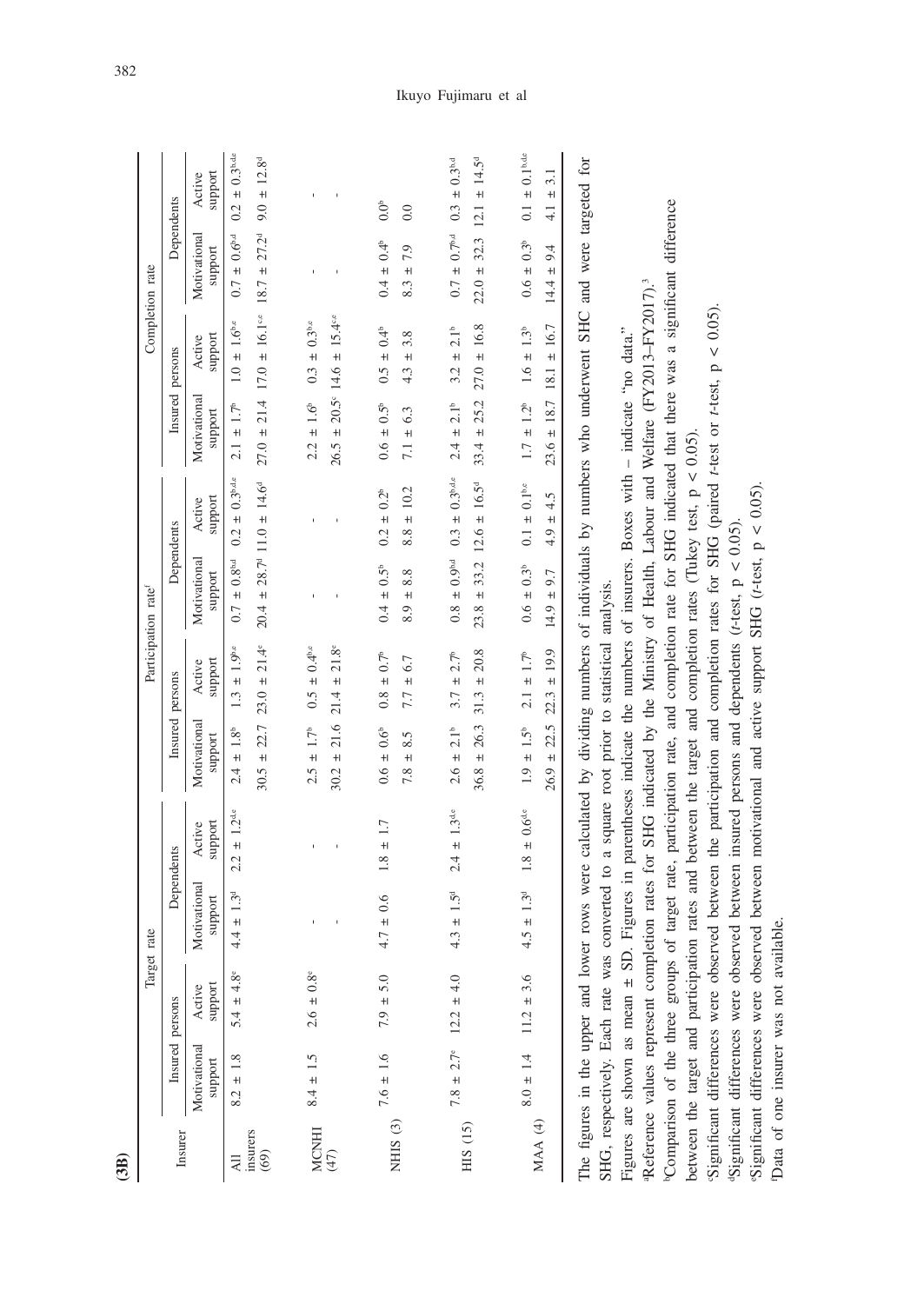support types were significant in all and MCNHI and those between insured persons and dependents were significant in all insurers and MAA.

Examination of the data (Table 3B: figures on the lower row) on participation and completion rates for individuals targeted for SHG indicated that there was a difference between the overall rates for active support only in insured persons ( $p = 0.049$ ). This indicates that those who enroll in active support programs are less likely to complete these programs. A significant difference was found between the participation and completion rates for both motivational and active support among MCNHI clients ( $p = 0.038$ ). In other insures, however, we did not observe the same phenomenon. This indicates that there was a significant number of MCNHI clients who enrolled in both supports but did not complete them.

#### *Single regression analysis among numerical data*

SHC implementation and SHG participation rates positively correlated SHG completion rate but not with target rate for SHG (Table 4). For insured persons, completion rate positively correlated participation rate alone for motivational support, whereas SHC implementation and SHG participation rates were positively correlated. For dependents, although there were significant correlations among four numerical data for motivational support, only participation rate was positively correlated with completion rate.

# *Relation between the SHC and SHG legal obligation and initiatives provided by insurers and completion rates*

In response to the first question, 64 insurers (92.8%) replied "yes," indicating that most insurers provide SHC (Table 5); however, no difference was found in the SHG completion rate between insures who applied "yes" and "no." In response to the second question, 62 insurers (89.9%) replied "yes"; among these insurers, the SHG completion rate was 25.1%, which was higher than the rate reported by insurers who replied "no" ( $p = 0.004$ ). As for the third question, there was no difference in completion rate between insures who applied "yes" and "no". In response to the last question regarding the legal role, 54 insurers (78.3%) responded "yes," and the completion rate among these insurers was 25.8%, which was higher than that among those who responded "no" ( $p = 0.019$ ).

Next, we investigated the relation between the status of initiatives and the completion rates. Overall, 62 insurers (89.9%) responded "yes" to the question about the first initiative; among these insurers, the completion rate was high, at  $24.9\%$  (p = 0.016). The question regarding the second initiative was found to be unrelated to the completion rates. 17 insurers responded "yes" to the last initiative question. Among clients who responded "yes," the SHG completion rate was 32.0%, which was tended to be higher than the completion rate of 21.0% among clients who responded "no" ( $p = 0.062$ ).

#### *Relation between the initiatives of insurers for motivational/active support and completion rates*

Insurers were asked whether clients who were repeatedly targeted for SHG every year were likewise repeatedly offered SHG every year. The completion rates for motivational and active support were not different among those who responded "no," both insured persons and dependents (Table 6). Many insurer organizations recommended participation in motivational and active support to their clients, but these attempts at persuasion were not reflected in the completion rate. Insurers were also asked about ex-post assessment of SHG. The completion rates for the two types of support among insured persons of insurers who did implement this assessment were significantly higher than those among those of insurers who did not ( $p = 0.005$  and  $p = 0.027$ , respectively). Similar results were observed with regard to motivational support for dependents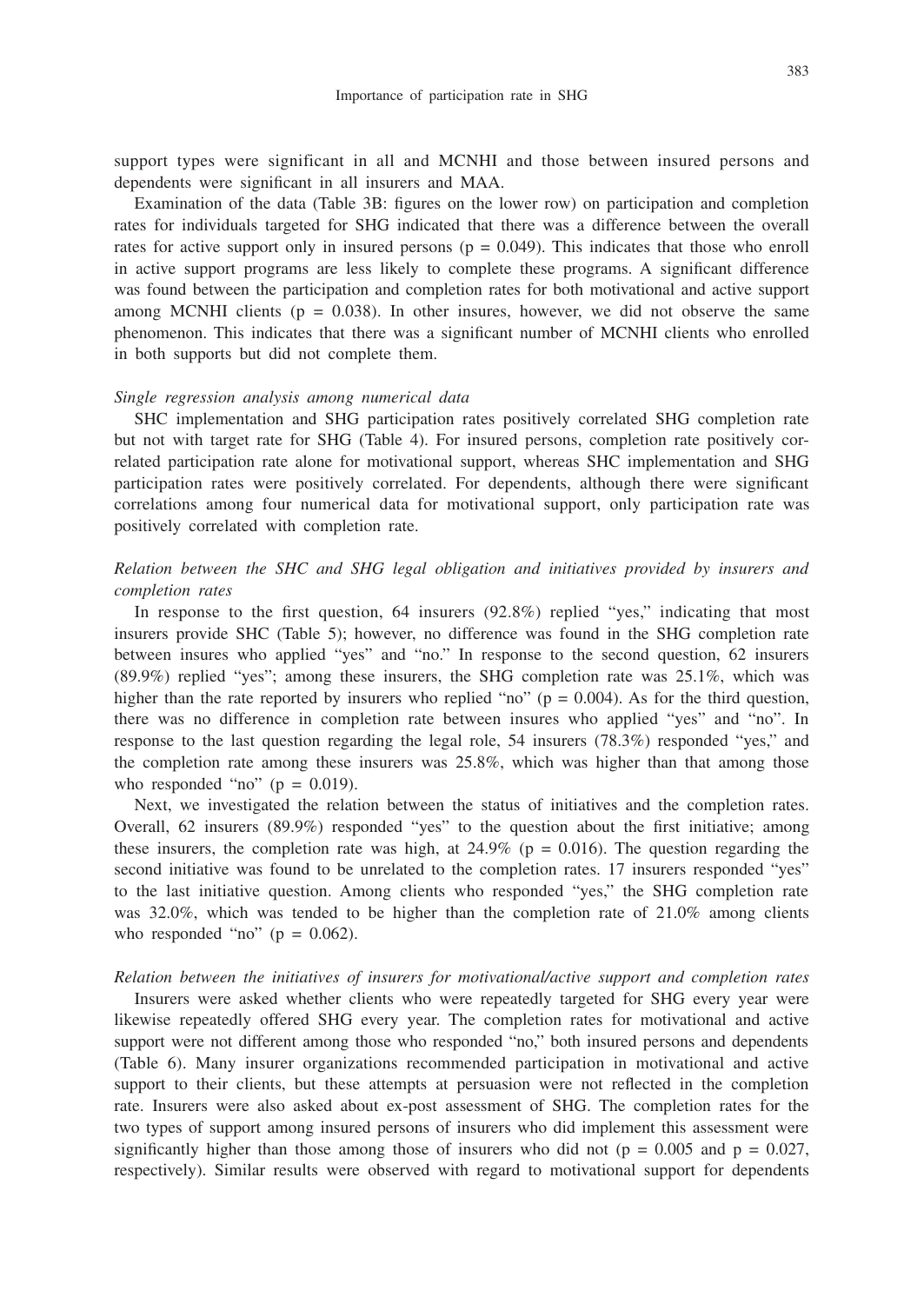$(p = 0.024)$  but not for active support.

| Subscribers             | Four numericaldata                | Target rate<br>for SHG | Participation<br>rate for SHG | Completion rate<br>for SHG |
|-------------------------|-----------------------------------|------------------------|-------------------------------|----------------------------|
| All insurers            | Implementation rate of<br>SHC(69) | $0.669**$              | $0.230*$                      | $0.232*$                   |
|                         | Target rate for<br>SHG(69)        |                        | $-0.096$                      | $-0.116$                   |
|                         | Participation rate for<br>SHG(69) |                        |                               | $0.945**$                  |
| Insured persons         |                                   |                        |                               |                            |
| Motivational<br>support | Implementation rate of<br>SHC(69) | $-0.114$               | 0.197                         | 0.180                      |
|                         | Target rate for<br>SHG(69)        |                        | $-0.193$                      | $-0.192$                   |
|                         | Participation rate for<br>SHG(68) |                        |                               | 0.949**                    |
| Active<br>support       | Implementation rate of<br>SHC(69) | $0.815**$              | $0.295**$                     | $0.386**$                  |
|                         | Target rate for<br>SHG(69)        |                        | 0.163                         | 0.142                      |
|                         | Participation rate for<br>SHG(68) |                        |                               | 0.795**                    |
| Dependents              |                                   |                        |                               |                            |
| Motivational<br>support | Implementation rate of<br>SHC(22) | $-0.259$               | 0.388*                        | $0.392*$                   |
|                         | Target rate for<br>SHG(22)        |                        | $-0.332$                      | $-0.407*$                  |
|                         | Participation rate for<br>SHG(21) |                        |                               | 0.984**                    |
| Active<br>support       | Implementation rate of<br>SHC(22) | 0.196                  | 0.048                         | 0.256                      |
|                         | Target rate for<br>SHG(22)        |                        | 0.100                         | 0.180                      |
|                         | Participation rate for<br>SHG(21) |                        |                               | $0.835**$                  |

**Table 4** Single regression analysis among four numerical data

Figures in parentheses are numbers of insures.

Figures are shown as Pearson's product moment correlation coefficient of each rate.  $*$ p < 0.1 \*\* p < 0.05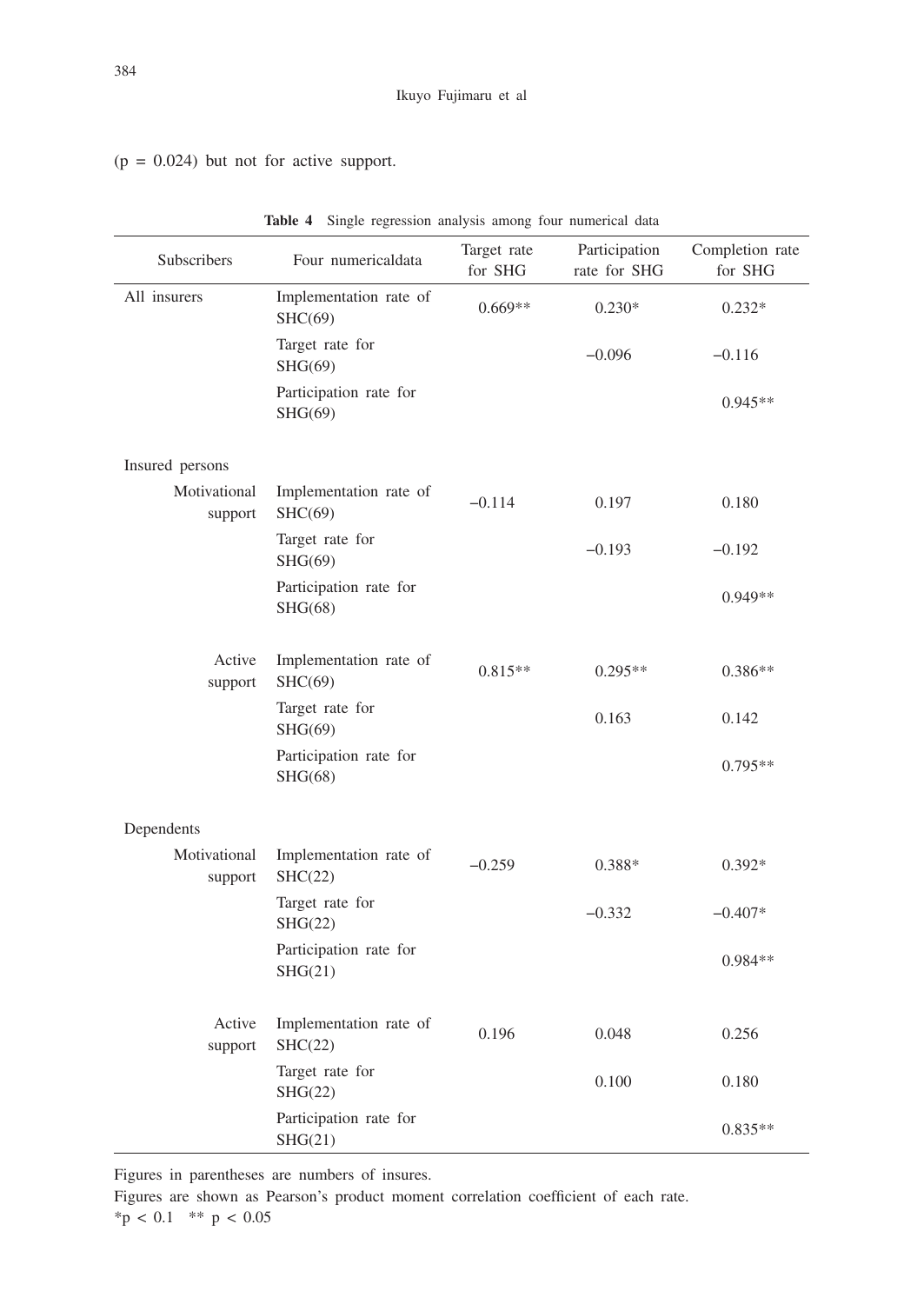|                                           |                |             | All subscribers            |       |
|-------------------------------------------|----------------|-------------|----------------------------|-------|
| Program contents                          |                | $\mathbf n$ | Mean $\pm$ SD              | p     |
| Legal obligation                          |                |             |                            |       |
| Implement the SHC and send the results    |                |             |                            |       |
|                                           | Yes            |             | $64$ $23.8 \pm 19.0$       | 0.951 |
|                                           | No.            |             | $5\quad 20.9 \pm 10.1$     |       |
| Implement SHG                             |                |             |                            |       |
|                                           | Yes            |             | 62 $25.1 \pm 18.7^{\circ}$ | 0.004 |
|                                           | N <sub>0</sub> | 7           | $9.9 \pm 8.8$              |       |
| Evaluate long-term changes in SHC and SHG |                |             |                            |       |
|                                           | Yes            | 39          | $26.0 \pm 19.9$            | 0.125 |
|                                           | N <sub>0</sub> | 30          | $20.6 \pm 16.3$            |       |
| Emphasize the importance of SHG           |                |             |                            |       |
|                                           | Yes            |             | 54 $25.8 \pm 19.3^{\circ}$ | 0.019 |
|                                           | No             | 15          | $15.7 \pm 12.9$            |       |
|                                           |                |             |                            |       |

**Table 5** Relationship between legal obligation and initiatives related to SHC and SHG programs and completion rates

#### Initiatives

Do you provide a thorough explanation to the subscribers of the objective and significance of SHC and SHG when the program is begun?

| <b>Yes</b> | $62 \quad 24.9 \pm 18.7$ <sup>a</sup> | 0.016 |
|------------|---------------------------------------|-------|
| No.        | $7 \quad 12.1 \pm 12.2$               |       |

Do you provide awareness-raising explanations to enhance healthy behavior to individuals who are provided only with information post-SHC?

| Yes            | $44 \quad 26.2 \pm 20.3$ | 0.108 |
|----------------|--------------------------|-------|
| N <sub>0</sub> | $25 \quad 19.2 \pm 13.8$ |       |

Do you implement health guidance for non-obese individuals with risk factors for cardiovascular disease?

| <b>Yes</b> | $17 \quad 32.0 \pm 26.8$ | 0.062 |
|------------|--------------------------|-------|
| No.        | $49$ $21.0 \pm 14.4$     |       |

Completion rates were calculated by dividing the numbers of individuals who completed SHG by the numbers of those targeted. Each rate was converted to a square root prior to statistical analysis.

a Significant differences were observed between "Yes" and "No" (*t*-test, p < 0.05).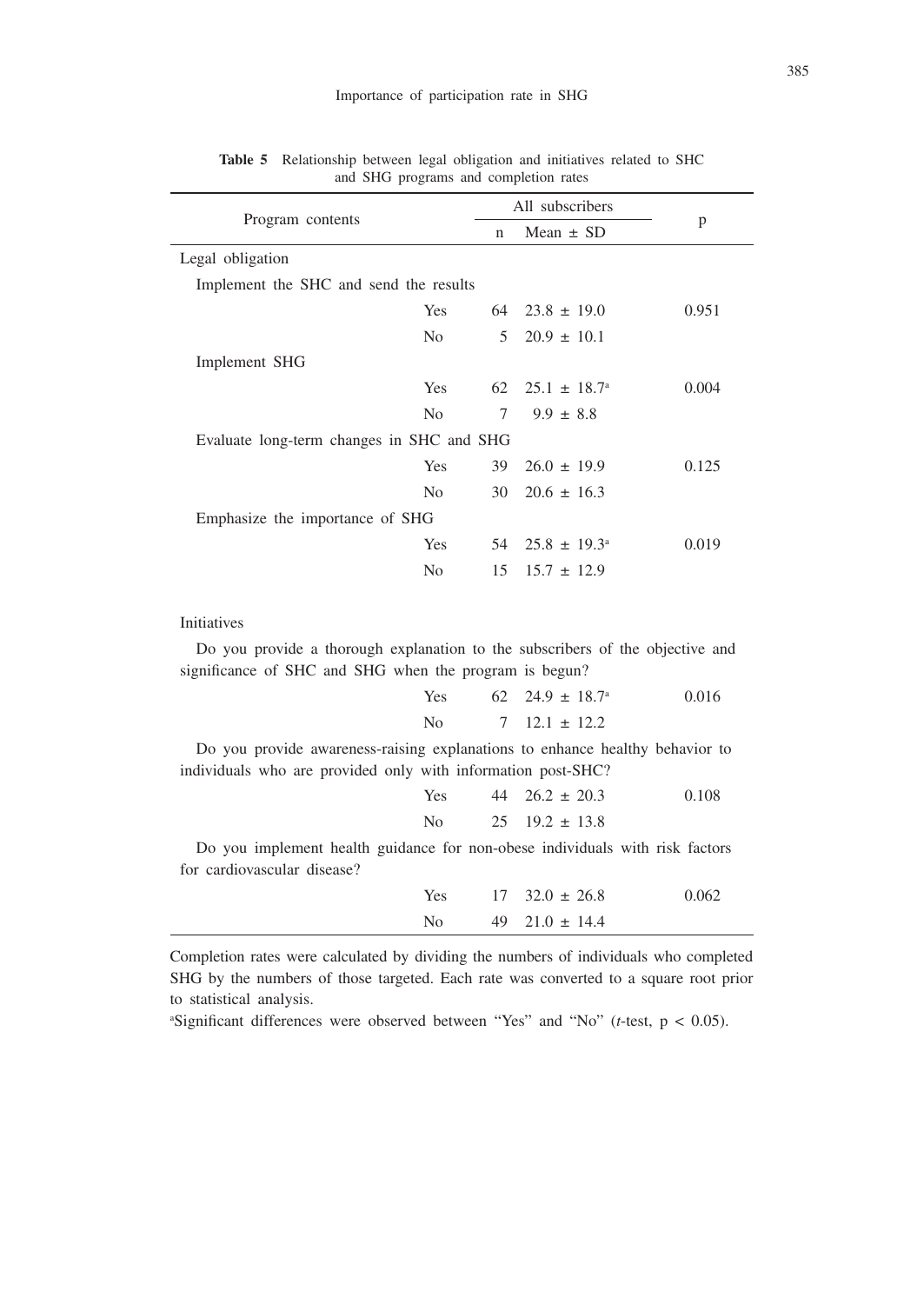|                      | <b>SHG</b>              |             | Insured persons                           |       |             | Dependents                                                             |       |
|----------------------|-------------------------|-------------|-------------------------------------------|-------|-------------|------------------------------------------------------------------------|-------|
| Type of support      | initiatives             | $\mathbf n$ | Mean $\pm$ SD                             | p     | $\mathbf n$ | Mean $\pm$ SD                                                          | p     |
|                      | for SHG?                |             |                                           |       |             | Do you repeatedly offer SHG to subscribers who are repeatedly targeted |       |
| Motivational support | <b>Yes</b>              | 57          | $29.0 \pm 22.5$                           | 0.125 | 13          | $24.3 \pm 33.7$                                                        | 0.302 |
|                      | N <sub>0</sub>          | 12          | $17.0 \pm 11.6$                           |       | 9           | $10.9 \pm 10.9$                                                        |       |
| Active upport        | Yes                     | 57          | $17.4 \pm 16.9$                           | 0.833 | 13          | $13.0 \pm 15.1$                                                        | 0.075 |
|                      | N <sub>0</sub>          | 12          | $15.2 \pm 13.1$                           |       | 9           | $3.3 \pm 5.3$                                                          |       |
|                      | SHG but did not enroll? |             |                                           |       |             | Do you recommend SHG to individuals who were previously targeted for   |       |
| Motivational support | <b>Yes</b>              | 46          | $27.4 \pm 22.0$                           | 0.316 | 6           | $35.0 \pm 45.1$                                                        | 0.094 |
|                      | N <sub>0</sub>          | 22          | $24.7 \pm 20.4$                           |       | 13          | $14.0 \pm 15.3$                                                        |       |
| Active upport        | Yes                     | 46          | $15.1 \pm 15.0$                           | 0.575 | 6           | $14.7 \pm 16.6$                                                        | 0.457 |
|                      | N <sub>0</sub>          | 22          | $19.6 \pm 17.8$                           |       | 13          | $8.5 \pm 11.6$                                                         |       |
|                      |                         |             | Do you perform ex-post assessment of SHG? |       |             |                                                                        |       |
| Motivational support | Yes                     | 37          | $30.9 \pm 20.6^{\circ}$                   | 0.005 | 10          | $29.5 \pm 36.2^{\circ}$                                                | 0.024 |
|                      | N <sub>0</sub>          | 25          | $17.3 \pm 10.3$                           |       | 10          | $9.1 \pm 11.9$                                                         |       |
| Active upport        | Yes                     | 37          | $18.3 \pm 15.5^{\circ}$                   | 0.027 | 10          | $10.5 \pm 14.8$                                                        | 0.559 |
|                      | N <sub>0</sub>          | 24          | $10.4 \pm 7.3$                            |       | 10          | $6.6 \pm 10.5$                                                         |       |

**Table 6** Relationship between initiatives related to SHG programs and completion rates

Completion rates were calculated by dividing the number of individuals who completed SHG by the targets. Each rate was converted to a square root prior to statistical analysis.

a Significant differences were observed between "Yes" and "No" (*t*-test, p < 0.05).

*Multiple regression analysis of factors related to the completion and participation rates of SHG* We performed multiple regression analysis with completion rate as the dependent variable and participation rate, SHC implementation rate, and four initiatives related to or tending to related to SHC and SHG completion rates as the independent variables (Table 7). We were able to extract only "participation rate" as a positive factor (Model 1). We then repeated multiple regression analysis without the use of "participation rate" (Model 2). SHC implementation rate, "Implementing SHG as legal obligation," and "Providing health guidance to non-obese subscribers who have risk factors" were positively correlated with completion. Thus, there was consistency in the three factors that showed a strong relation between completion and participation rates.

Next, since the participation rate was found to be strongly related to completion rate, we performed multiple regression analysis with participation rate as the dependent variable and the factors used in Model 1 of completion rate analysis as the independent variables. The three aforementioned factors and "Providing thorough explanations of the objectives and significance of SHG prior to the start of the program" were observed to be positively correlated (Model 1).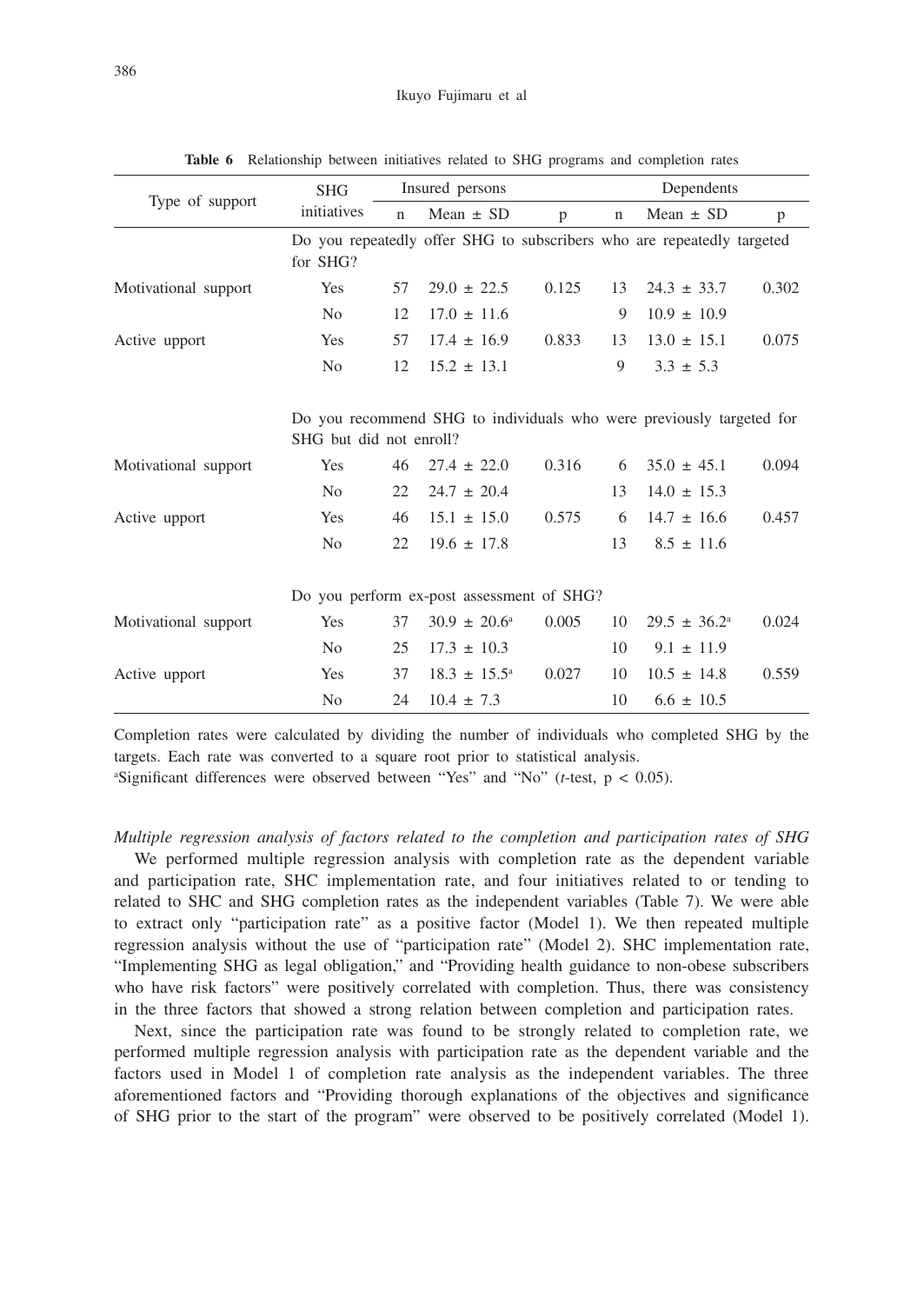| Dependent variable |                                                                                                                                      |              |                   |          |              |                |                           |         |       |
|--------------------|--------------------------------------------------------------------------------------------------------------------------------------|--------------|-------------------|----------|--------------|----------------|---------------------------|---------|-------|
|                    | Independent variable                                                                                                                 | $\mathbf{a}$ | (95% CI)          | $\circ$  | $\mathbf{r}$ | $\mathbf{\Xi}$ | $\widehat{\sigma}$<br>05% | $\circ$ | p     |
| Completion rate    | Participation rate                                                                                                                   | 0.942        | (0.836, 1.048)    | 0.940    | < 0.001      |                |                           |         |       |
|                    | Completion rate for SHC                                                                                                              | 0.026        | $(-0.114, 0.167)$ | 0.017    | 0.711        | 0.411          | (0.016, 0.078)            | 0.263   | 0.016 |
|                    | Implement SHG                                                                                                                        | 0.110        | $(-0.452, 0.673)$ | 0.018    | 0.696        | 2.064          | (0.772, 3.357)            | 0.344   | 0.002 |
|                    | Emphasize the importance of SHG                                                                                                      | 0.076        | $(-0.328, 0.479)$ | 0.017    | 0.709        | 0.642          | $(-0.352, 1.636)$         | 0.146   | 0.201 |
|                    | Provide a thorough explanation to the subscrib-<br>ers of the objective and significance of SHC<br>and SHG when the program is begun | $-0.090$     | $(-0.642, 0.462)$ | $-0.015$ | 0.745        | 1.250          | $(-0.075, 2.574)$         | 0.208   | 0.064 |
|                    | Provide health guidance to non-obese individu-<br>als with risk factors for cardiovascular diseases                                  | $-0.087$     | $(-0.469, 0.294)$ | $-0.021$ | 0.649        | 0.921          | (0.012, 1.829)            | 0.218   | 0.047 |
| Participation rate | Completion rate for SHC                                                                                                              | 0.409        | (0.084, 0.734)    | 0.262    | 0.015        |                |                           |         |       |
|                    | Implement SHG                                                                                                                        | 2.075        | (0.815, 3.335)    | 0.346    | 0.002        |                |                           |         |       |
|                    | Emphasize the importance of SHG                                                                                                      | 0.602        | $(-0.367, 1.570)$ | 0.137    | 0.219        |                |                           |         |       |
|                    | Provide a thorough explanation to the subscrib-<br>ers of the objective and significance of SHC<br>and SHG when the program is begun | 1.423        | (0.131, 2.714)    | 0.237    | 0.031        |                |                           |         |       |
|                    | Provide health guidance to non-obese individu-<br>als with risk factors for cardiovascular diseases                                  | 1.070        | (0.185, 1.956)    | 0.253    | 0.019        |                |                           |         |       |

analysis of factors that influence the completion and participation rates for SHG **Table 7** Multiple regression analysis of factors that influence the completion and participation rates for SHG Table 7 Multiple regression

figures divided individuals who participated and completed by SHG targets, respectively. Each rate was converted to their square roots prior to statistical analysis. When the dependent variable was the completion rate, the R<sup>2</sup> (coefficient of determination) for Model 1 was 0.894, and for Model 2 was The completion rate for SHC was used figures divided individuals who completed by SHC targets. The completion and participation rates were used figures divided individuals who participated and completed by SHG targets, respectively. Each rate was converted to their square roots prior to statistical analysis. When the dependent variable was the completion rate, the R2 (coefficient of determination) for Model 1 was 0.894, and for Model 2 was 0.332. For models using the participation rate as the dependent variable,  $R^2 = 0.363$ . In multiple regression analysis: "Yes" was 1 and "No" was 0. 0.332. For models using the participation rate as the dependent variable,  $R^2 = 0.363$ . In multiple regression analysis: "Yes" was 1 and "No" was 0.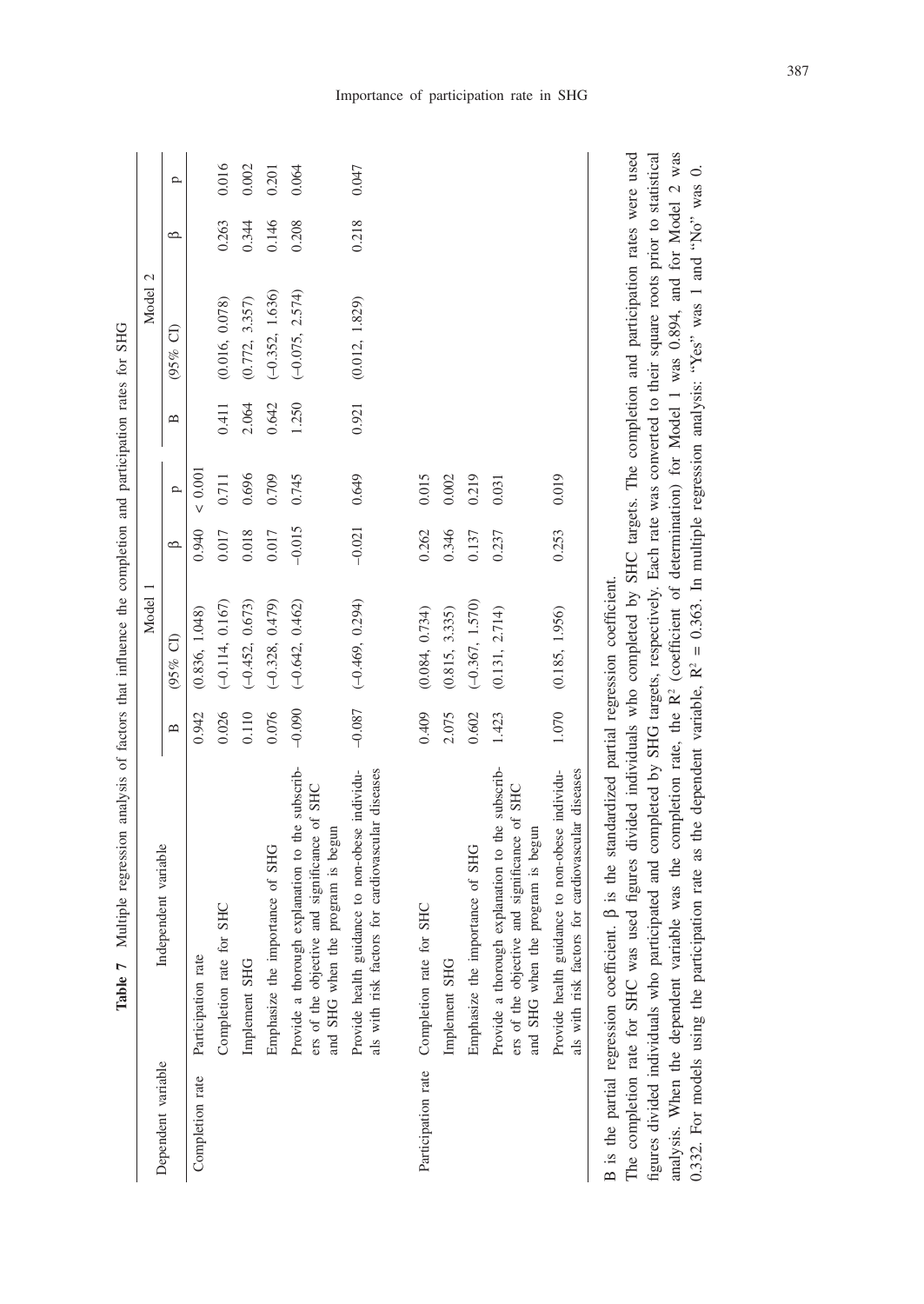|                    | Multiple regression analysis of the completion and participation rates for motivational and active support<br>Table 8 |              |                    |          |              |                                |                        |          |              |
|--------------------|-----------------------------------------------------------------------------------------------------------------------|--------------|--------------------|----------|--------------|--------------------------------|------------------------|----------|--------------|
|                    |                                                                                                                       |              | Model              |          |              |                                | $\mathcal{L}$<br>Model |          |              |
| Dependent variable | Independent variable                                                                                                  | $\mathbf{u}$ | (95% CI            | $\circ$  | $\mathbf{p}$ | $\mathbf{\underline{\square}}$ | J<br>05%               | $\Omega$ | $\mathbf{p}$ |
| Completion rate    | of motivational support<br>Participation rate                                                                         | 0.951        | (0.873, 1.028)     | 0.958    | 0.001        |                                |                        |          |              |
| of motivational    | Completion rate of SHC                                                                                                | $-0.042$     | $(-0.161, 0.077)$  | $-0.026$ | 0.484        | 0.262                          | $(-0.079, 0.603)$      | 0.168    | 0.129        |
| support            | Target rate                                                                                                           | $-0.280$     | $(-0.710, 0.151)$  | $-0.060$ | 0.200        | $-1.207$                       | $(-2.464, 0.051)$      | $-0.266$ | 0.060        |
|                    | Insured persons/Dependents                                                                                            | $-0.278$     | $(-0.798, 0.242)$  | $-0.053$ | 0.291        | $-1.687$                       | $(-2.114, 0.009)$      | $-0.331$ | 0.029        |
|                    | Provide SHG to subscribers who repeatedly<br>undergo SHG every year                                                   | $-0.353$     | $(-0.744, 0.038)$  | $-0.065$ | 0.076        | 0.740                          | $(-0.088, 2.133)$      | 0.142    | 0.186        |
|                    | Ex-post assessment of SHG                                                                                             | 0.150        | $(-0.177, 0.476)$  | 0.033    | 0.364        | 1.495                          | (0.776, 2.583)         | 0.337    | 0.001        |
| Participation rate | Completion rate of SHC                                                                                                | 0.304        | $(-0.044, 0.652)$  | 0.188    | 0.086        |                                |                        |          |              |
| of motivational    | Target rate                                                                                                           | $-0.936$     | $(-2.200, 0.328)$  | $-0.201$ | 0.144        |                                |                        |          |              |
| support            | Insured persons/Dependents                                                                                            | $-1.515$     | $(-3.025 - 0.004)$ | $-0.288$ | 0.049        |                                |                        |          |              |
|                    | Provide SHG to subscribers who repeatedly<br>undergo SHG every year                                                   | 1.249        | (0.121, 2.377)     | 0.228    | 0.030        |                                |                        |          |              |
|                    | Ex-post assessment of SHG                                                                                             | 1.479        | (0.568, 2.390)     | 0.325    | 0.002        |                                |                        |          |              |
| Completion rate    | of motivational support<br>Participation rate                                                                         | 0.652        | (0.503, 0.800)     | 0.699    | 0.001        |                                |                        |          |              |
| of active support  | Completion rate of SHC                                                                                                | 0.334        | (0.109, 0.560)     | 0.232    | 0.004        | 0.545                          | (0.240, 0.850)         | 0.387    | 0.001        |
|                    | Insured persons/Dependents                                                                                            | 0.116        | $(-0.615, 0.846)$  | 0.025    | 0.753        | $-0.801$                       | $(-1.768, 0.167)$      | $-0.175$ | 0.103        |
|                    | Provide SHG to subscribers who repeatedly<br>undergo SHG every year                                                   | 0.468        | $(-0.279, 1.215)$  | 0.094    | 0.216        | 0.766                          | $(-0.255, 1.788)$      | 0.162    | 0.139        |
|                    | Ex-post assessment of SHG                                                                                             | 0.036        | $(-0.561, 0.634)$  | 0.009    | 0.903        | 0.589                          | $(-0.216, 1.388)$      | 0.147    | 0.149        |
| Participation rate | Completion rate of SHC                                                                                                | 0.319        | $(-0.025, 0.664)$  | 0.206    | 0.069        |                                |                        |          |              |
| of active support  | Insured persons/Dependents                                                                                            | $-1.462$     | $(-2.552, -0.373)$ | $-0.292$ | 0.009        |                                |                        |          |              |
|                    | Provide SHG to subscribers who repeatedly<br>undergo SHG every year                                                   | 0.512        | $(-0.648, 1.673)$  | 0.096    | 0.382        |                                |                        |          |              |

388

# Ikuyo Fujimaru et al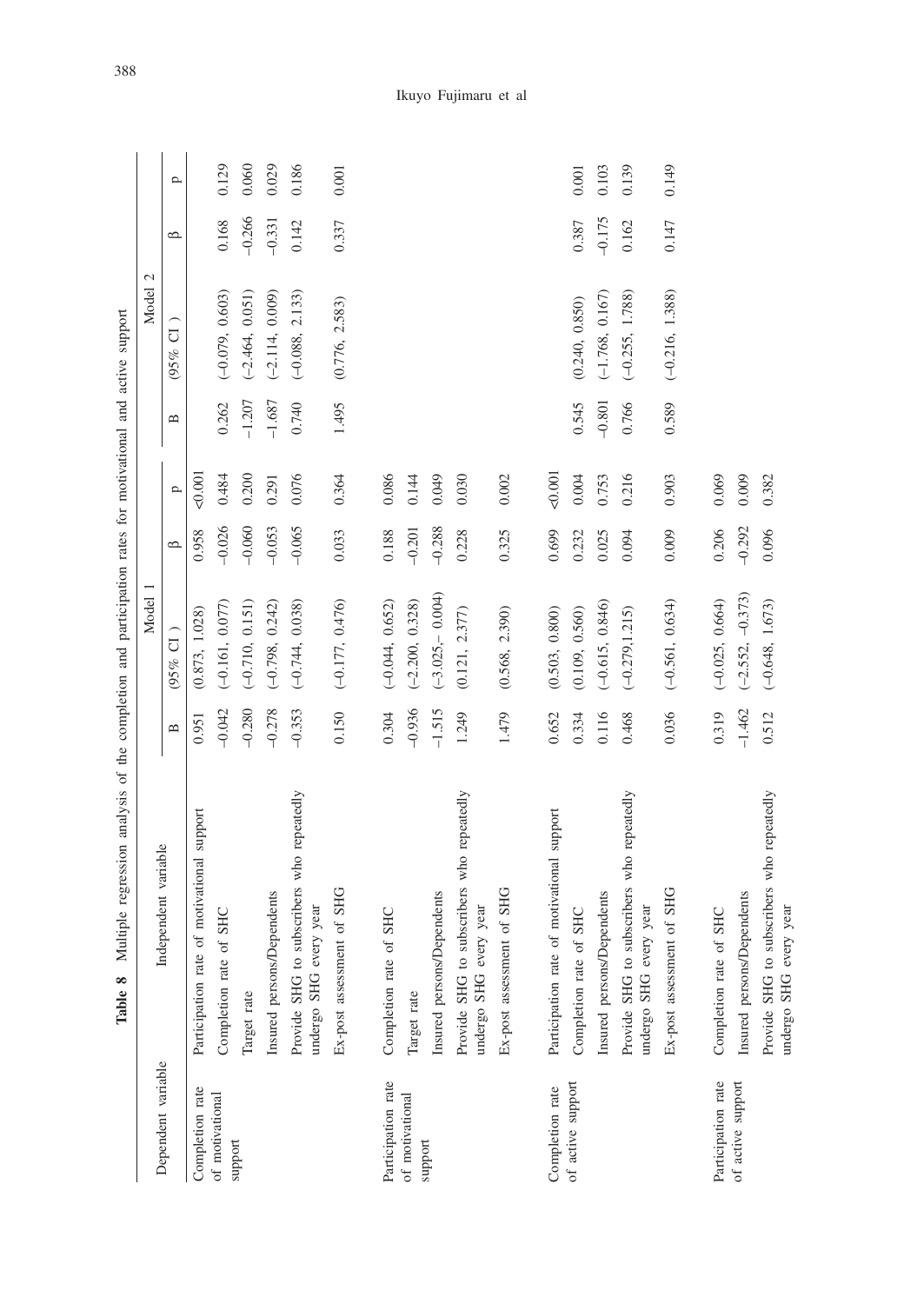Ex-post assessment of SHG

B is the partial regression coefficient.  $\beta$  is the standardized partial regression coefficient.Completion rate of SHC and target rate were calculated by dividing B is the partial regression coefficient. β is the standardized partial regression coefficient.Completion rate of SHC and target rate were calculated by dividing the numbers of individuals who completed calculated by dividing the numbers of individuals who completed in SHC, completion and participation rates the numbers of individuals who completed calculated by dividing the numbers of individuals who completed in SHC, completion and participation rates for motivational and active support were calculated by dividing the numbers of individuals who completed and participated in SHG, respectively, by the for motivational and active support were calculated by dividing the numbers of individuals who completed and participated in SHG, respectively, by the targets. Each figure was converted to a square root prior to statistical analysis. When the dependent variable was motivational support completion rate, targets. Each figure was converted to a square root prior to statistical analysis. When the dependent variable was motivational support completion rate, the R<sup>2</sup> (coefficient of determination) for Model 1 was 0.922 and that for Model 2 was 0.287. For models using the participation rate as the dependent the R2 (coefficient of determination) for Model 1 was 0.922 and that for Model 2 was 0.287. For models using the participation rate as the dependent variable,  $R^2 = 0.316$ . When the dependent variable was active support completion rate, the  $R^2$  (coefficient of determination) for Model 1 was 0.648 variable, R2 = 0.316. When the dependent variable was active support completion rate, the R2 (coefficient of determination) for Model 1 was 0.648 and that for Model 2 was 0.278. For models using the participation rate as the dependent variable,  $R^2 = 0.244$ . In multiple regression analysis: Insured and that for Model 2 was 0.278. For models using the participation rate as the dependent variable,  $R^2 = 0.244$ . In multiple regression analysis: Insured persons was 0 and dependent was 1, "Yes" was 1 and "No" was 0. persons was 0 and dependent was 1, "Yes" was 1 and "No" was 0.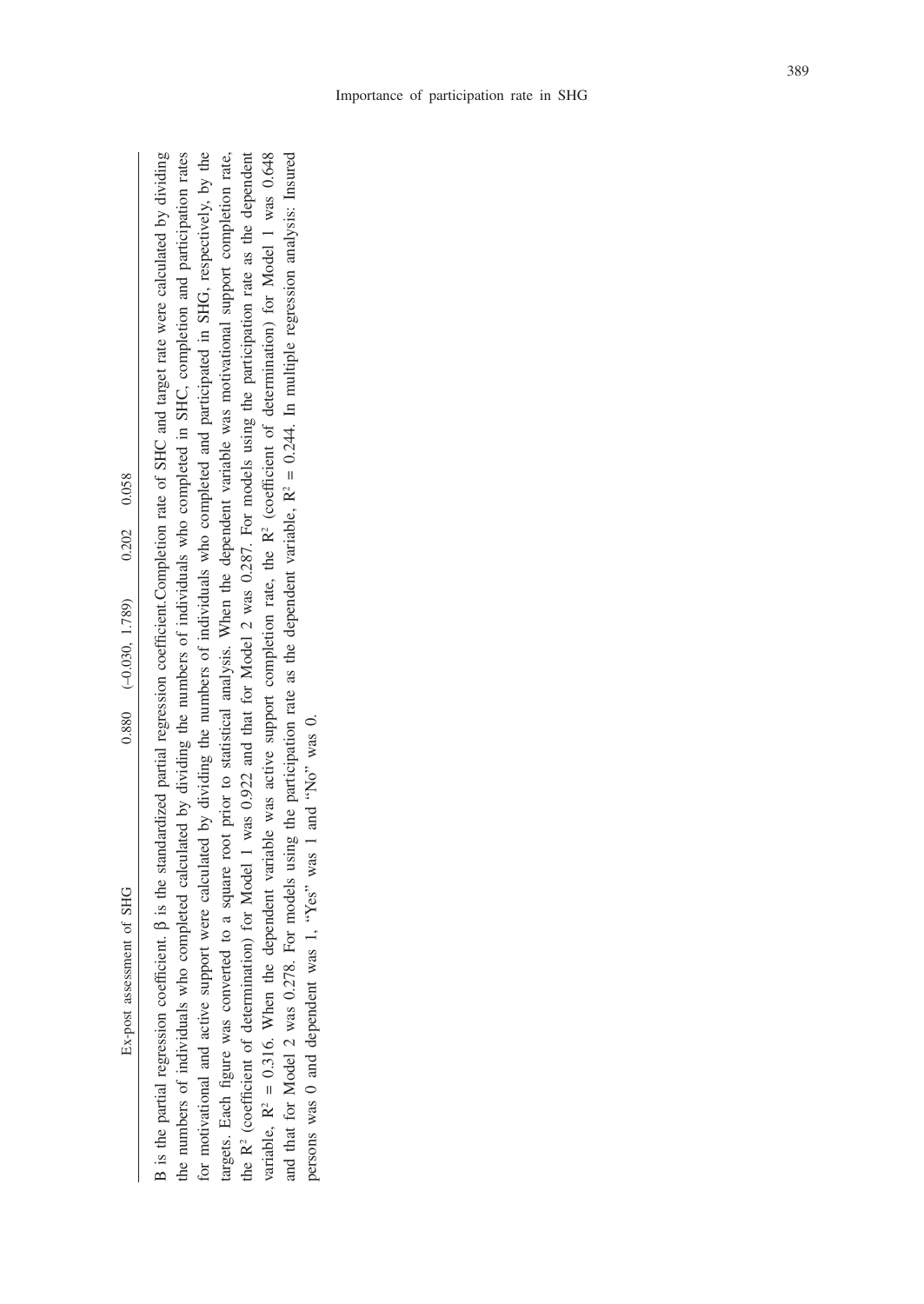*Multiple regression analysis of factors that are related to the completion and participation rates for motivational and active support*

We performed multiple regression analysis on the relation between the completion and participation rates among clients who enrolled in motivational and active support and the initiatives by insurers (Table 8). We were able to extract participation rates alone for motivational support and participation rates and SHC implementation rates for active support as positive factors (Model 1). We then repeated multiple regression analysis, separately for each support type, after removing participation rate from the independent variables (Model 2). As a result, we found that "Ex-post assessment of SHG" had a positive, and dependents had a negative correlation for motivational support. However, for active support, dependents had negative correlation.

We then performed multiple regression analysis with participation rate as the dependent variable, as we had done for motivational and active support, and initiatives that were related to completion rate as the independent variables (Model 1). The results indicated that "Ex-post assessment of SHG," dependents and "Provide SHG to subscribers who repeatedly undergo SHG every year" were the factors related to participation rate in motivational support, though in active support, dependents alone were the factor.

#### DISCUSSION

The present study indicated that the primary factor influencing the completion rate of SHG was participation rate in SHG (degree of contribution: 89.4%). The participation rate was positively correlated to the following factors: "implementing SHG and SHC as the obligation of insurers," "providing health guidance to non-obese individuals who had risk factors," and "providing thorough explanations of the objectives and significance of SHC and SHG prior to the start of the program." (Fig. 1). Although low completion rates have been reported to be related to the low participation rate in the past, $17,18$  the fact that participation rate is a definitive factor affecting completion rate has not been previously analyzed. We also found that participation rate was the primary factor related to completion rates of both motivational and/or active support SHG. In both SHG types, the factor other than participation rate with the greatest impact was "dependents" as a negative factor and "Ex-post assessment of SHG" as a positive factor. As for the former factor, insurers should especially encourage dependent individuals to participate not only SHG but also SHC. In addition, as there were significant differences between the participation and the completion rates for all insurers, this study identified the need to focus on the fact that a portion of participants drop out of SHG programs prior to completion.

As indicated above, the primary factor identified as helping to raise the participation rate was "implementation of SHG as the role of insurers." The provision of SHG is a legal obligation of insurers.19 The present study found that 90% of the insurers claim the important implementation of such programs, which indicates that 10% do not think so. Our study also found that the SHG completion rate was higher among clients of implementing insurers than among those of nonimplementing insurers. This makes it clear that the implementation of SHG as insurer obligation is the definitive influential factor affecting both participation and completion rates. Those targeted for SHG are individuals who have metabolic syndrome or are susceptible to metabolic syndrome and, as such, have a higher risk of developing cardiovascular disease if they do not improve their unfavorable habits. In other words, SHG is a risk-related approach that targets only individuals determined to be at high risk. $20,21$ 

Targeted individuals have reported many reasons for declining to participate in SHG, including: "If I participate once in SHG, I don't have to do it again," "the SHG intervention is an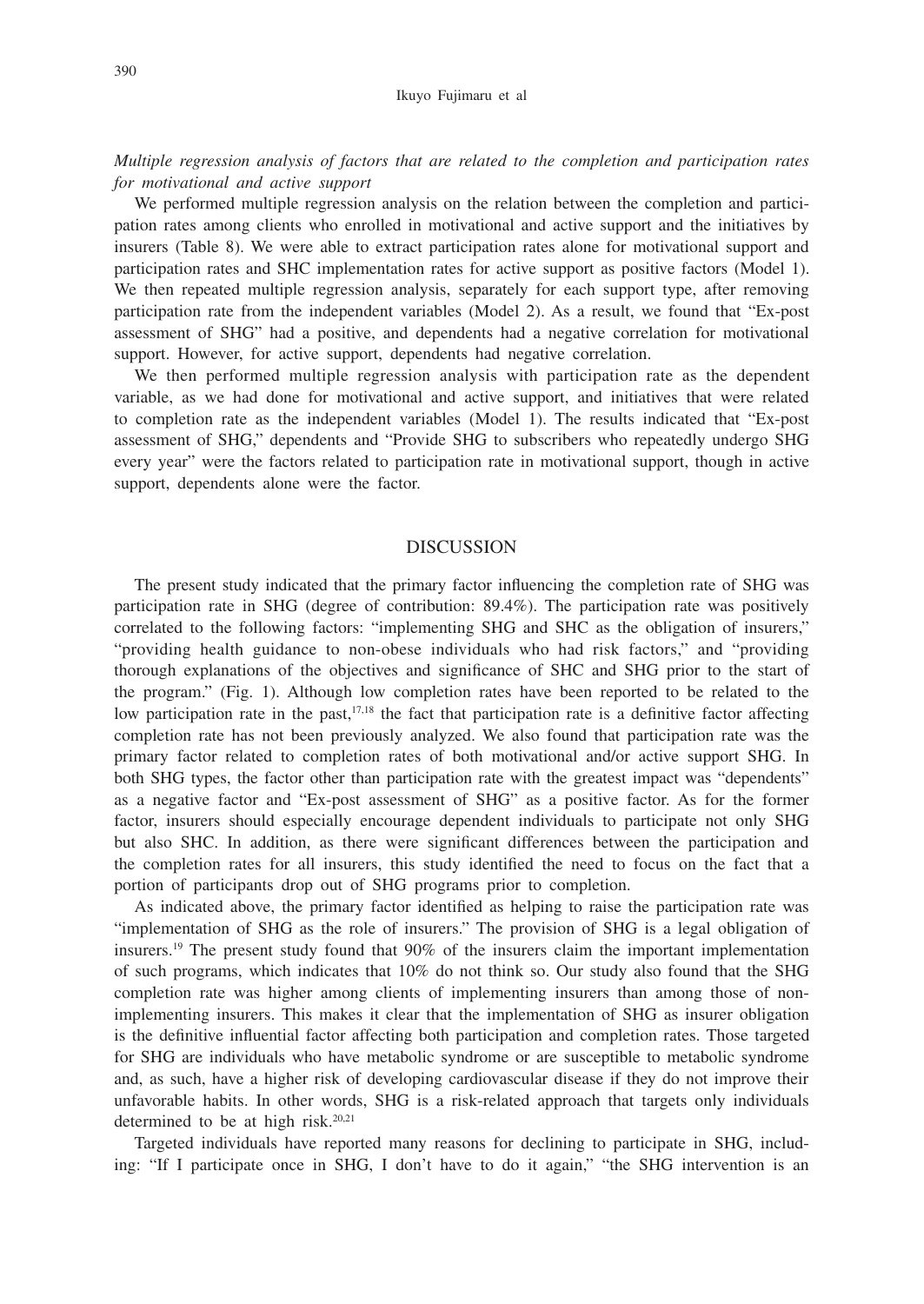

**Fig. 1** Factors related to raising the SHG participation rates

Five factors; namely, 1) raising participation rates for dependents, 2) implementing SHG as a legal obligation, 3) raising SHC implementation rates, 4) implementing health guidance for non-obese individuals with risk factors, 5) providing a sufficient explanation of the objective and significance of undergoing SHC and SHG to targeted individuals prior to the start of the SHC program, are shown in order of their standardized partial regression coefficients, which were obtained through multiple regression analysis using completion/participation rate as the dependent variable. Furthermore, "Insured persons/Dependents" or "ex-post assessment of SHG were found to be independently related when the completion/participation rate for motivational and active support. The dashed arrows represent the respective related initiative. The dotted arrow shows the PDCA for SHG that is currently recommended4 , whereas the solid arrows indicate the PDCA obtained in the present study.

interference,"22 and "targeted individuals are not aware of the necessity of SHG."23 Okamura et al reported that 37% and 44% of people who were targeted for motivational support and active support, respectively, did not want to participate in SHG in the future.<sup>4</sup> These results showed that approximately 40% of the people surveyed did not want to participate. Thus, it is clear that encouraging people to participate in SHG is no easy task. However, Fukuda pointed that among insurers, the system in place for implementing SHG is insufficient, $24$  and that this may be related to low participation and completion rates. The initial interviews conducted as part of SHG are either individual interviews that take at least 20 minutes or group interviews that take at least 80 minutes.<sup>4</sup> When group guidance was replaced by individual, appointment-only guidance sessions lasting 45 minutes, the participation rate rose from 19% to 46%.<sup>15</sup> Since we did not ask any questions regarding this point in the present study, we are unable to discuss this particular matter. However, the use of individual interviews in insurers may increase the participation rate.

In a survey of reasons why some individuals did not complete SHG even after they had enrolled, the following explanations were commonly given: users had low awareness of how they could use the SHG system, and the insurance organization employees in charge of the programs were unable to contact the users by telephone or visit them at home.<sup>25</sup> These findings indicate the difficulty of promoting continued participation – i.e., reducing the number of drop-outs – and underscore the need for an initiative to this end to be implemented in the future.

Second, this study found that providing health guidance to non-obese individuals with fac-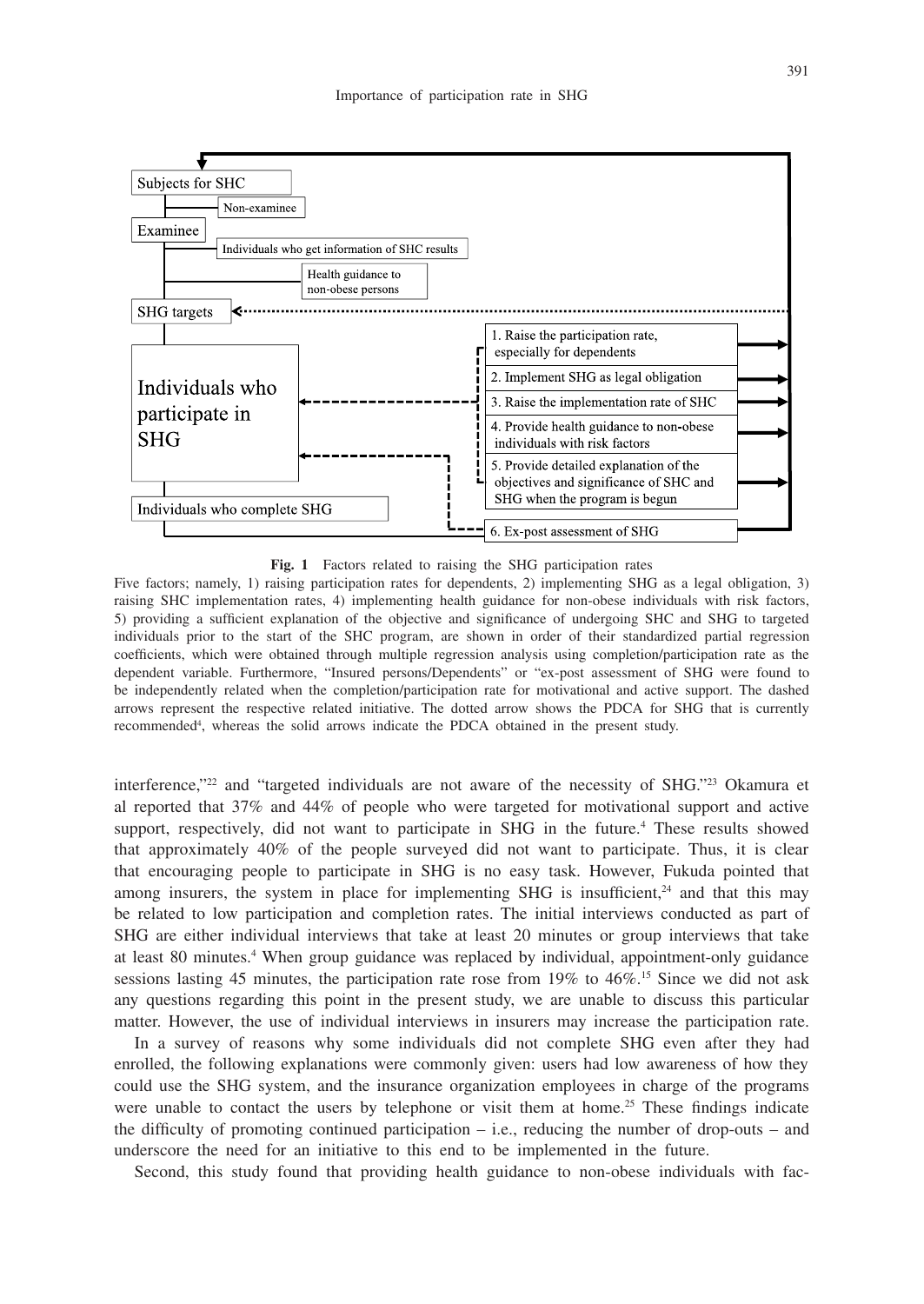#### Ikuyo Fujimaru et al

tors indicating risk of cardiovascular disease was related to SHG participation and completion rates. This program is one approach to caring for high-risk non-obese individuals who are not normally targeted for SHG. The issue of why this service, provided separately as a risk-related approach, would affect the participation and completion rates for SHG is interesting. Many health insurance clients who are not targeted for SHG and are not obese nevertheless have high blood glucose levels, hypertension, and high lipid levels and, therefore, exceed the health guidance criteria. Some insurers are implementing two courses—one for high blood glucose and one for hypertension—for this type of client. These programs are referred to with the umbrella term "Health-Up College."26 The completion rate among clients of this type whose insurers offer these programs is over 40%, and the availability of such programs is linked to and may be reflected in those insurers' SHG completion rates. Our study also found that the SHG completion rate among clients of insurers who also implemented health guidance for non-obese individuals was 32.0%, which was tended to higher than the 21.0% completion rate among clients of insurers who did not. Disease prevention programs other than SHG are implemented when there is a need to improve the health of subscribers. Legally, insurers are required to make efforts in this area.<sup>27</sup> As it has been demonstrated that such programs other than SHG might be linked to higher completion rates for SHG, it is desirable that insurers continue to put effort into disease prevention programs other than SHG.

Third, the importance of providing explanations of the purpose and benefits of SHG prior to the start of the program, i.e., SHC, and the positive correlation between such explanations and SHG participation and completion rates, are intriguing findings. In the present study, "emphasizing participation in SHG" was not correlated with participation or completion rates for either active or motivational support SHG, however, SHC implementation rate was positively related. When explanations of the contents and importance of SHG were provided to the targeted individuals after they had been targeted for SHG, the explanations did not lead to modifications in their behavior regarding the program. This suggests that such explanations must be provided before the individuals are targeted. In fact, individuals targeted for SHG prefer to be provided with easily understandable explanations of the SHG program contents prior to the SHC.<sup>21</sup>

Our investigation of the implementation status of motivational and active support SHG indicated that the SHG completion rates were higher among clients of insurers who implemented ex-post assessments than among clients of insurers who did not. The ex-post assessment allows the insurer to ascertain whether the targeted individuals' undesirable lifestyle habits have improved as a result of SHG. This in turn clarifies the significance of SHC and SHG and provides the insurer with knowledge regarding SHG programs that can be put to future use. The implementation of ex-post assessments and the communication of the information thus obtained to all individuals prior to SHC may lead to increased completion rates. Currently, the recommended approach to SHG is a risk-based approach structured according to a plan-do-check-action (PDCA) cycle, which is directly applied to the behavior of individuals targeted for SHG as per the program plans, including plans for ex-post assessments.20 Our results indicated that the creation of an overall plan for SHC and SHG, including "ex-post assessment of SHG" and "health guidance for non-obese individuals," along with population-approach PDCA that is applied to all targeted individuals prior to the start of the SHC, could increase both participation and completion rates for SHG. Many health guidance results have been obtained through population-approach methods.<sup>28-30</sup> To raise the completion rate of SHG, this same approach is likely to prove fruitful.

It is also considerably important that low participation of dependents in SHG had a negative impact on the increasing participation and completion rate for motivational and active supports. This has been pointed out in the past; $3,31$  however, we still observed same phenomenon in the program. As no differences were observed between insured persons and dependents regarding the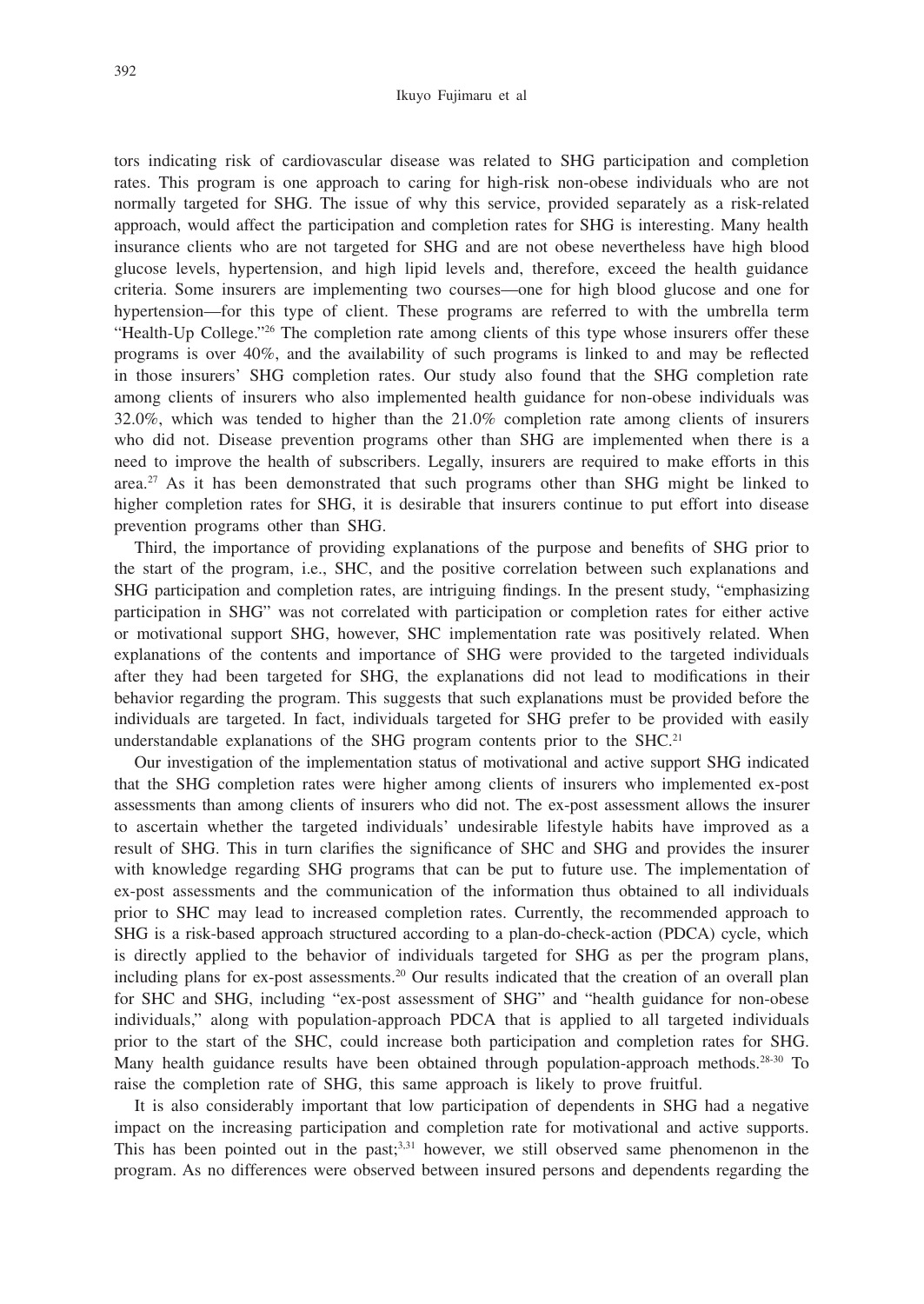SHG initiative, as shown in Table 6, the lowered participation rate for dependents might not be due to difference in insurer program. It is notable that no dependent completed active support in NHIS group, suggesting that insurer type might affect the completion rate. Thus, our present study could not answer why participation rate for dependents was apparently lower than that for insured persons. This should be addressed by future studies.

Finally, the completion rate for SHG's active support is generally lower than that for motivational support SHG. In this study, we found similar results. In the multiple regression analysis, several SHG initiatives were positively related to the participation rate, i.e., completion one, for motivational support, whereas it did not show any relation to the participation rate for active support, suggesting that current obligatory initiatives for insurers might not be appropriate or effective to increase the completion rate. As current analysis was conducted under low data collection rate, further study to clarify the reason of the lower completion rate of active support should be warranted. In 2018, Ministry of Health, Labour and Welfare made the duration of active support not only for 6 months but also 3 months.<sup>32</sup> It is of interest whether this new re-examination will affect the increase in completion rate for active support.

The subjects of this study were all insurers located mainly in three prefectures in the Tokai Region of Japan, and the response rate was low, at only 25.1%. Therefore, selection bias may not be controlled though the completion rates for motivational and active supports are consistent with surveys conducted at the national level.<sup>2</sup> The responders to the questionnaires were nearly all persons directly in charge of the SHC and SHG programs (94.2%). Therefore, we believe that there was no data bias in this study. In addition, we did not include gender and age structure in this survey; therefore, we could not investigate how these factors influence the SHG implementation. Finally, as we conducted a survey of insurers in this study, we were unable to ascertain directly from the insured persons or dependents their level of awareness, behavior modifications, and other factors related to SHG. In particular, we were unable to identify the reasons why some of those who enrolled failed to continue until completion. Further research into these issues is required.

#### **CONCLUSION**

The results of this study indicated that the primary factor that has the highest degree of influence on SHG completion rate is participation rate. In addition, this study found that if the insurers are working hard on their initiatives, completion rate might increase. However, initiatives for active support might not be enough functioned, and therefore, those are re-examined future.

#### ACKNOWLEDGEMENTS

The authors would like to express their heartfelt gratitude to all the insurers that participated in this study. This study was supported by Chubu University Grant A (29IM33A).

## CONFLICTS OF INTEREST

The authors declare that have no competing interests.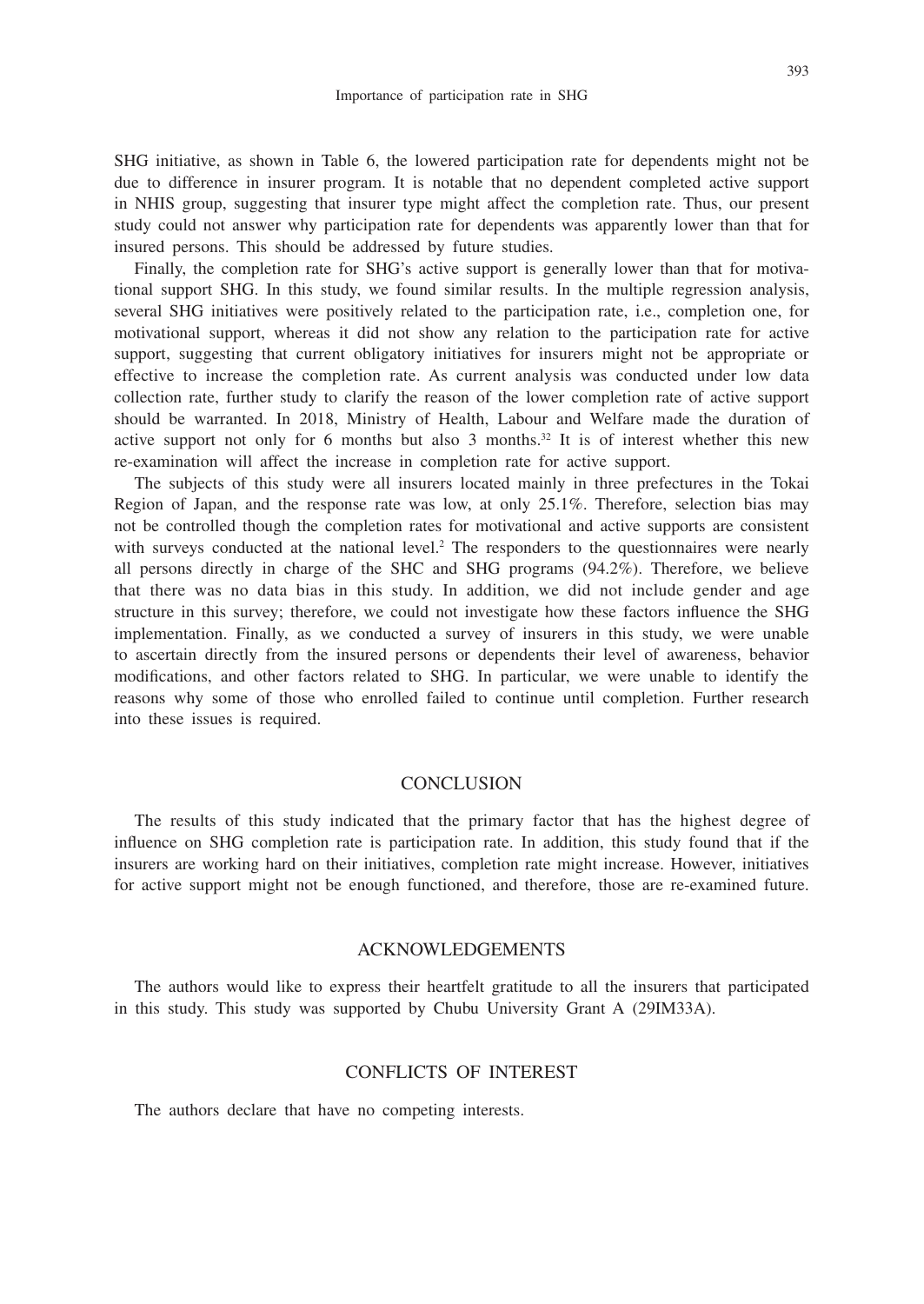#### **REFERENCES**

- 1. Ministry of Health, Labour and Welfare Insurance Bureau. Handbook on the smooth implementation of specific health checkups and specific health guidance. http://www.mhlw.go.jp/bunya/shakaihosho/iryouseido01/pdf/info03d-1.pdf. Revised April 2013. Accessed February 1, 2018.
- 2. Ministry of Health, Labour and Welfare Insurance Bureau. Current state of implementation of specific health checkups and specific health guidance in fiscal year 2015. http://www.mhlw.go.jp/stf/seisakunitsuite/bunya/0000173202.html. Accessed February 1, 2018.
- 3. Ministry of Health, Labour and Welfare Insurance Bureau. The insurer's goal in the second stage specific health checkup implementation planning. https://www.mhlw.go.jp/stf/shingi/2r9852000002d8ft-att/2r9852000002d8ky.pdf. Published June 2012. Accessed December 1, 2018.
- 4. Ministry of Health, Labour and Welfare Department of Health. Standard health checkup and specific health guidance program. http://www.mhlw.go.jp/seisakunitsuite/bunya/kenkou\_iryou/kenkou/seikatsu/dl/hoken-program1.pdf. Revised April 2013. Accessed February 1, 2018.
- 5. Haruyama Y, Muto T, Nakate M, et al. Changes in measurements related to metabolic syndrome among individuals with national health insurance after specific health guidance. *Nihon Koshu Eisei Zasshi*. 2012;59(10):731–742. (in Japanese)
- 6. Nanri A, Tomita K, Matsushita Y, et al. Effect of six months lifestyle intervention in Japanese men with metabolic syndrome: randomized controlled trial. *J Occup Health*. 2012;54(3):215–222. doi: 10.1539/ joh.11-0206-OA.
- 7. Morikawa N, Tanaka T, Matsumoto H, et al. Preventive effectiveness of intensive lifestyle modification program on starting medication for lifestyle-related diseases among Japanese workers. *JJCDP*. 2012;47(3):178–190. (in Japanese)
- 8. Tsuji H, Shiojima I. Effect of the national lifestyle modification project conducted in Japan on the parameters of metabolic syndrome. *Nihon Koshu Eisei Zasshi*. 2015;62(8):402–411. doi: 10.11236/jph.62.8\_402.
- 9. Matsushita M, Muramoto A, Kato A, et al. Effectiveness of specific health guidance in Japan: a systematic review and meta-analysis. *Ningen Dock*. 2017;31(5):689–697. (in Japanese)
- 10. Tsushita K, Hosler AS, Miura K, et al. Rationale and descriptive analysis of specific health guidance: the nationwide lifestyle intervention program targeting metabolic syndrome in Japan. *J Atheroscler Thromb*. 2018;25:1–15. doi: 10.5551/jat.42010
- 11. Okamoto E, Hiratsuka Y, Otsubo K, et al. Evaluation of the health check up and guidance program through linkage with health insurance claims. *J Natl Inst Public Health*. 2013;62(1):13–30.
- 12. Hiratsuka Y, Tamaki Y, Okamoto E, et al. Relationships between medical expenditures and the specific health checkups scheme in Japan: a study of outpatient medical expenditures and questionnaire responses concerning lifestyle that form part of the specific health checkups scheme in Japan. *J Natl Inst Public Health*. 2017;66(1):75–84.
- 13. Okamoto E. Effects of health guidance on outpatient and pharmacy expenditures: a disease-and drug-specific 3-year observational study using propensity-score matching. *J Epidemiol*. 2013;23(4):262–269. doi: 10.2188/ jea.JE20120136.
- 14. Hiratani M, Nakamura S, Nakanishi S, et al. Effects of specific health instruction: four years hence. *J Rural Med*. 2015;64(1):34–40. (in Japanese)
- 15. Okamura T. Development and practical application of a regional health critical path for the purpose of preventing cardiovascular disease through the use of health checkups and guidance that includes those who have not had health checkups FY 2008–2010 Comprehensive Study Report 2011.3, MHLW grants-in-aid programme for cardiovascular disease and lifestyle diseases such as diabetes. http://mhlw-grants.niph.go.jp/niph/search/NIDD00.do?resrchNum=201021008B. Published March 2011. Accessed February 1, 2018.
- 16. Sunrise Co., Ltd. *June 2016 Zenkoku -Hokensha -Bangobo*. Tokyo: Sunrise Co., Ltd.; 2016. (in Japanese)
- 17. Hirose K, Tsuzuki M, Ohmi H, et al. The effect of "specific health guidance program" with particular focus on metabolic syndrome across Aichi Prefecture using specific health checkup data. *Aichi Inst Pub Hlth*. 2017;67:1–9.

http://www.pref.aichi.jp/eiseiken/teikikankou/syoho67.pdf. Accessed February 1, 2018.

18. Tsushita K, Fukui T, Nakamura M, et al. Situation of ningen dock and specific health guidance at member institutions of Japan society of ningen dock. *Ningen Dock*. 2017; 32(1):85–92. (in Japanese)